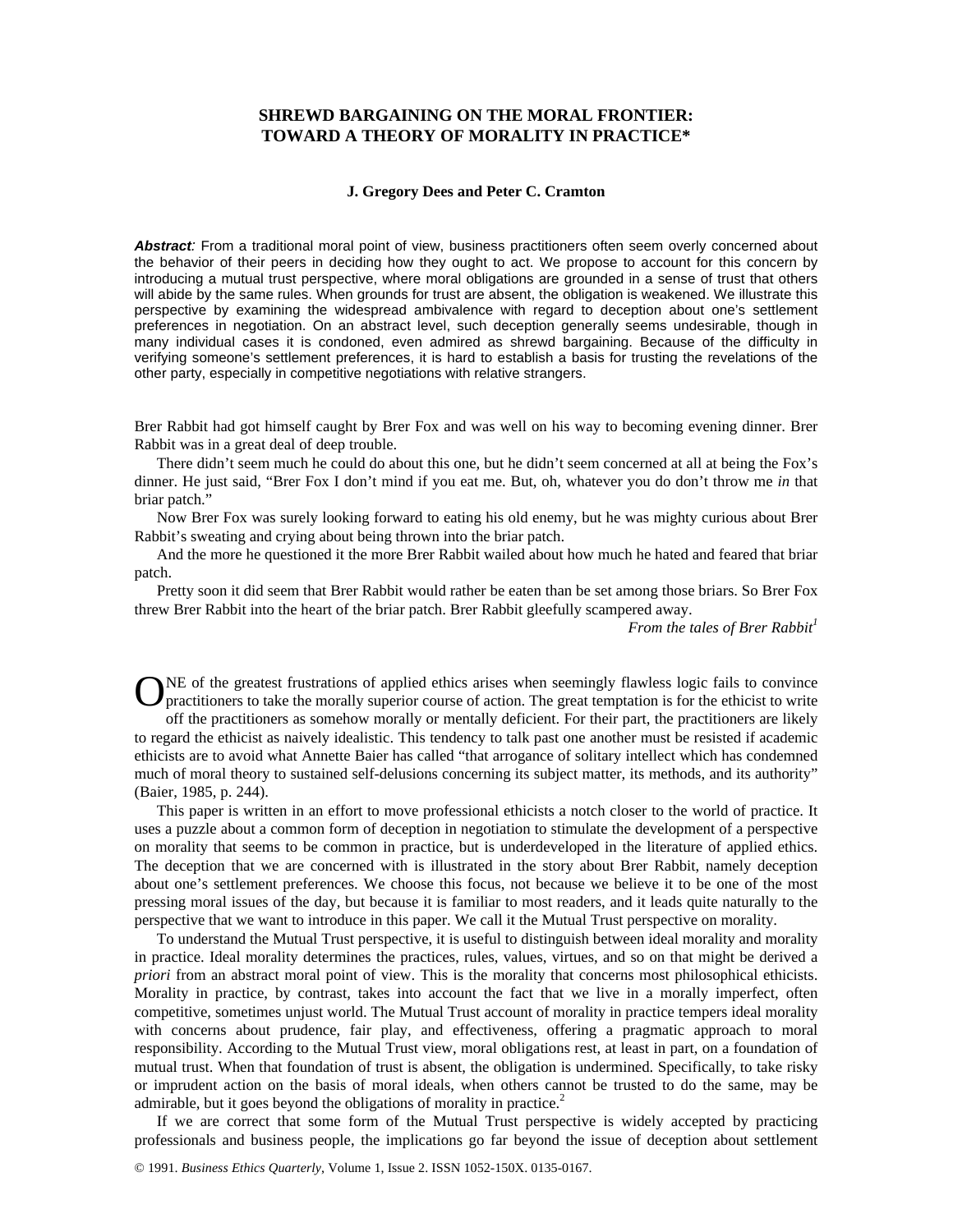preferences. This approach to morality in practice could be used to justify a wide range of deviations from moral ideals. If we wish to correct those deviations, to move professional conduct closer to the ideals, it will not be sufficient to offer more arguments from an ideal moral point of view. To simply assert the logical dominance of idealistic moral reasoning begs the question. Standard moral arguments will fall on deaf ears. Either we need to convince practitioners to reject this view on less idealistic grounds, or we need to provide more practical advice. Our primary task changes from a purely philosophical one to the more pragmatic job of helping practitioners to minimize the risk of individual moral action, and to build and maintain trust.

In this paper, we offer a first cut at developing the Mutual Trust perspective on morality in practice. Our goal is to do what most practitioners are ill equipped to do for themselves, to present this view in a way that is philosophically coherent and defensible. We do not claim that it is the only defensible approach to morality in practice. It is not our intention to champion or promote it. In fact, we have concerns about it. We simply want to argue that it is a perspective that deserves more serious treatment than it has received to date.<sup>3</sup>

## *The Puzzle of Deception About Settlement Issues*

Our thoughts about the Mutual Trust perspective developed largely in response to a puzzle that was born out of a frustrating clash between theory and practice. The puzzle concerns a form of deception that commonly occurs in negotiations, deception<sup>4</sup> about one's preferences regarding the terms, conditions, and timing of a settlement. Settlement-issue deception is so common that some see it as a defining characteristic of negotiation. As lames 1. White, writing in the *American Bar Foundation Research Journal,* has put it, "To conceal one's true position, to mislead an opponent about one's true settling point, is the essence of negotiation" (White, 1980, p. 928). The puzzle is that, according to standard moral theories, this practice is objectionable, yet it is widely condoned in business and legal negotiations, and even praised, as "shrewd" bargaining when it is successful.

Consider a couple of examples. When the seller of a house coolly asserts that she is in no hurry to sell, even though she is in fact pressured by imminent employment and housing commitments a thousand miles away, she may be taking a negotiating risk, but few would condemn her as unethical in doing this. If this leads a motivated buyer to make a more attractive offer, we may think of her as shrewd. Contrast this attempted deception with her making an assertion that the house is in excellent mechanical condition when she knows that it has a very serious, but hard to detect plumbing problem. The latter is far more troubling, though both involve lies and both (if successful) may cause essentially the same degree of financial harm to the buyer. Secondly, consider a lawyer representing the plaintiff in an accident settlement case. She receives the following instructions from her client: "Try to get as much as you can, but I will accept anything over \$50,000." When the defendant's lawyers open with a surprisingly high offer of \$65,000, the plaintiff's lawyer coolly responds, "I do not think I can get my client to settle for that amount. I am hesitant to bring him anything under \$75,000." Little negotiating risk is taken. She knows that if the other side does not budge, she can "reluctantly" return to the "disappointing offer" of \$65,000. If the defendant's lawyers raise the offer, her ploy has worked. She has done a better job for her client. Compare misrepresentation of her client's settlement preferences with misrepresenting the extent and nature of her client's injuries. Why don't we condemn deception about settlement issues in the same way that we do other types of deception in negotiation? Why is it that we often applaud the shrewd bargainer who successfully bluffs the opposing party into a favorable agreement, while condemning the person who fraudulently misrepresents her product to the same end? Why do we tell stories such as the legend of Brer Rabbit to our children, when the moral seems to be that the shrewd use of deception is sometimes a good thing?

Using standard forms of ethical argument, a relatively strong *prima facie* case can be built against the general practice of settlement-issue deception. It raises concerns on Kantian, utilitarian, and justice grounds. Contributing to and capitalizing on a false belief in another, simply for personal (or parochial) gain, would seem to violate the Kantian injunction against treating others as means only. When outright lies are used, it violates one of the most common prohibitions found in deontological theories of ethics, and in most major religions. For the most part settlement-issue deception is done simply for private gain. Only in special circumstances are greater goods, such as innocent lives, at stake.

Deception about settlement issues is also hard to justify on consequentialist grounds. It is costly and inefficient. It can create unnecessary bargaining delays, increase anxiety, and cause lost opportunities as individuals walk away from deals based on the false impression that agreement is not possible. The very prospect of such deception can undermine trust and credibility. The costs may not be easy to identify and may be relatively minor in some individual cases, but they easily get magnified in serious business negotiations, such as collective bargaining. Third parties may be significantly harmed by these practices.<sup>5</sup> In any case, even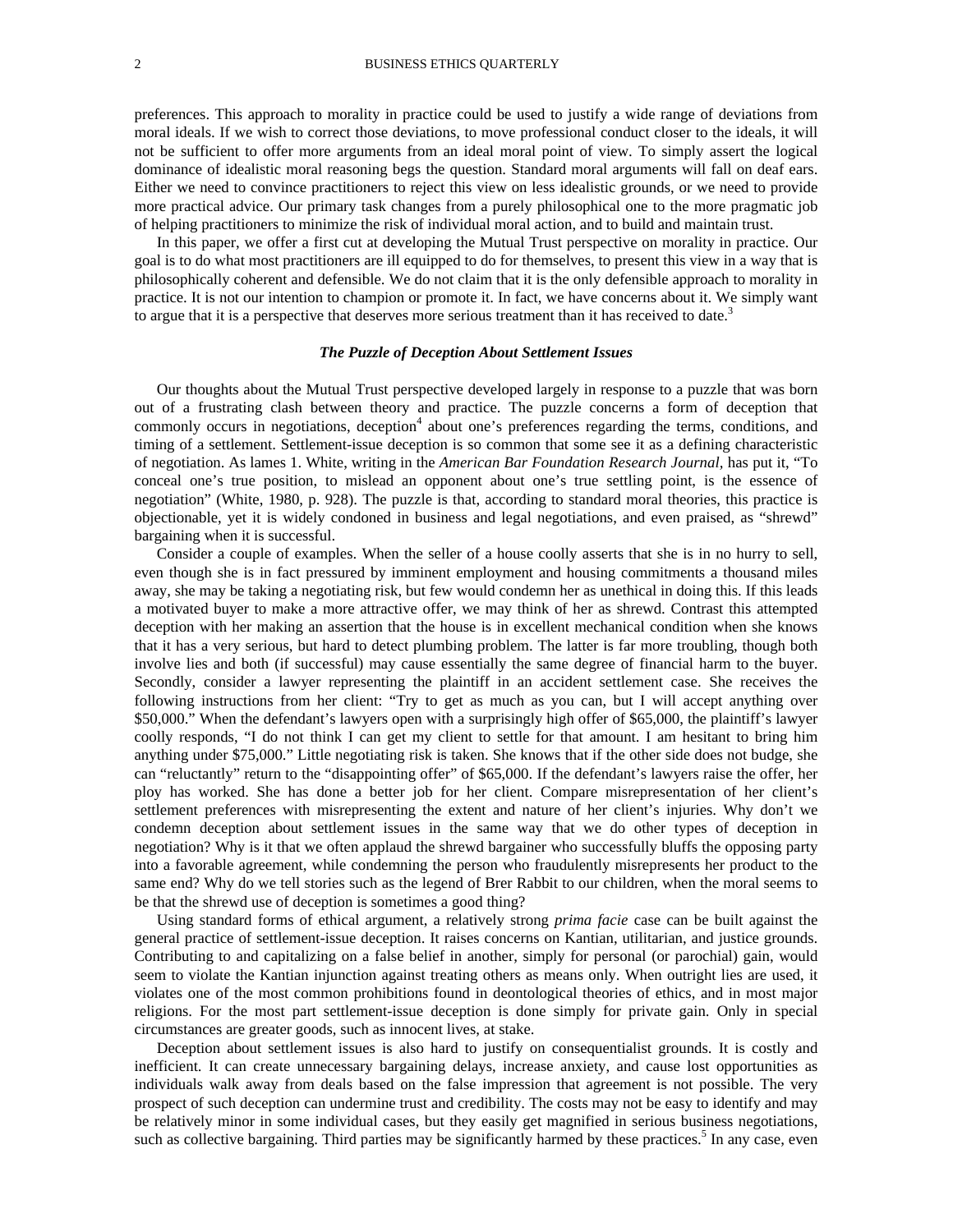when the costs are minor, they should not be neglected.<sup>6</sup> The cumulative effect of this practice may be quite significant. This is not to mention the potential spill-over effects that this deception might have on other aspects of an individual's life. Other than the pleasure that some (by no means all) negotiators get from this element of strategy, it is difficult to see any benefits to off-set these costs.

Finally, we may be concerned about the fairness of the outcome when these sorts of deceptive tactics are used. The final settlement of a negotiation may be largely a function of which party is the best at deceiving the other. Some would not be troubled by this,<sup>7</sup> but many of us wonder whether this is a fair (or even efficient) way to allocate the gains from trade. It is hard to see how Rawlsian bargainers, behind their veil of ignorance, would embrace this convention. As for real people outside of that veil, there is experimental evidence that, when the gains to each side are known, many individuals refuse even a profitable deal, simply because they deem the division of gains to be unfair.<sup>8</sup> Furthermore, deception about settlement issues is likely to result in unequal treatment of like cases. For instance, a shrewd bargainer may extract a better salary from her employer than her less shrewd peers. This might be acceptable if shrewd bargaining is part of her job, but if it is not, the result seems unfair.

Despite general moral concerns, the use of these aggressive, deceptive bargaining tactics rarely arouses moral indignation, except in two situations: when there is a special bond of care or trust between the parties (as in a fiduciary relationship or a friendship), and when the party against whom the tactics are used is significantly disadvantaged.<sup>9</sup> Deception of the former constitutes a breach of trust; deception of the latter violates our sense of fair play and common decency. When the relationship is "arms length" and neither party is particularly disadvantaged, we are rarely inclined to blame the deceiving party. If the deceived party finds out that she has been deceived in this way, she may object, but it is hard to tell whether this objection should be characterized as sour grapes, or whether it constitutes justified moral resentment. In some cases, with experienced negotiators, even the deceived party treats the other party's deception about settlement issues as fair game. Upon discovering that she really could have gotten better terms, her reaction may well be one of regret, possibly self-blame ("how could I have been so stupid?"), rather than one of moral resentment. She may even feel some grudging admiration for the deceiver. Our moral sentiments in practice often do not jibe with the conclusions from our abstract moral reasoning about this practice.

It is interesting to note that the moral toleration for deception about settlement issues is also reflected in the law governing negotiations (torts and contracts) and in the American Bar Association Model Rules of Professional Conduct (the only professional code of ethics that we have seen that explicitly addresses this issue). The law allows recourse against some forms of deception or concealment, but only with regard to "material facts." Settlement issues are not generally taken as material facts. As it is put in comments on Rule 4.1 of the ABA Model Rules, with regard to representing clients in a negotiation with third parties, "Under generally accepted conventions in negotiation, certain types of statements ordinarily are not taken as statements of material fact. Estimates of price or value placed on the subject of the transaction and a party's intention as to an acceptable settlement of a claim are in this category…" (American Bar Association, 1987, p. 185, in the West Publishing edition). Barring the exceptions noted above, this observation seems to capture the spirit of tort and contract law as well. You generally cannot get a judgement against someone for fraud simply because she has deceived you about her true settling point, even if you could prove it.

This special legal treatment for settlement preferences is also a bit of a puzzle. The standard definitions of materiality in tort and contract law seem to turn on "the probability that the fact, if known, would alter the transaction in question. If the ignorant party might have behaved differently had the fact been known, then the fact can be said to be material" (Scheppele, 1988, p. 128). Surely the house buyer, or the defendant's lawyers in the two examples used above would bargain differently if they knew the settlement preferences of the other side. If this is the test, then settlement issues are often material. Why aren't they treated as such?

The puzzle gets deeper when we look at another factor that plays a major role in legal definitions of fraud, namely whether one party has "superior means of knowledge."<sup>10</sup> "Superior means of knowledge" conveys a notion of epistemic advantage. It is not just that the person knows more, it is that she is in a position to know things that the other party would be hard pressed to discover.<sup>11</sup> A classic illustration of superior means of knowledge is provided by an art dealer who fails to inform a naive seller that the dusty old painting the dealer has just bought from her for \$100 is a Monet worth a fortune. As Farnsworth points out, "A court is more likely to expect a party to disclose if that party has special knowledge, or a special means of knowledge not generally available to those in the position of the other party" (Farnsworth, 1990, p. 256). This point of common law is conveniently summarized in *American Jurisprudence 2d,* which states:

There is abundant authority to the effect that if one party to a contract or transaction has superior knowledge, or knowledge that is not within the fair and reasonable reach of the other party and which he [the other party] could not discover by the exercise of reasonable diligence, or means of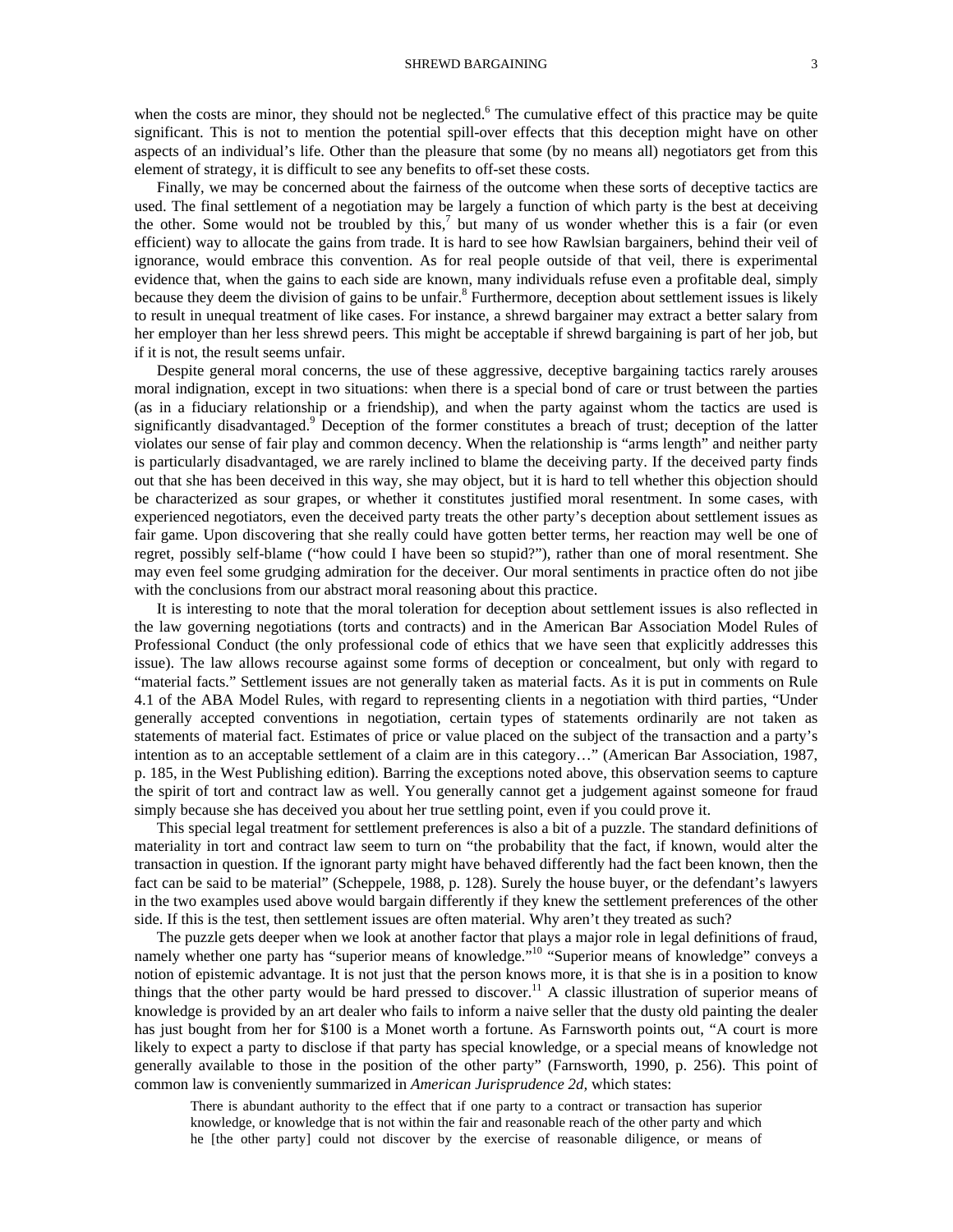knowledge which are not open to both parties alike, he [the first party] is under a legal obligation to speak, and his silence constitutes fraud, especially when the other party relies upon him to judge the expedience of the bargain or transaction. *(American Jurisprudence* 2d, Fraud and Deceit, section 148)

Again, an individual always has a superior means of knowledge regarding her own (or her client's) settlement preferences. Why do these matters escape the strong disclosure requirement?<sup>12</sup>

One possible answer is that statements about settlement preferences are not statements of fact. The law typically treats opinions, predictions, and statements of intention as different from representations of "objective fact" (Shell, 1990, p. 11-12). The former are often excluded from protection under the law of fraud. Settlement preferences may be characterized as either statements of intention, or as predictions, and, thus, not treated as facts. This is certainly a narrow conception of "fact." It is true that negotiators sometimes do not know their exact settlement preferences, that these preferences change over time, and that they are expressions of conditional intention. However, it is clearly wrong to say that, at any given time, there is no fact of the matter about a negotiator's settlement preferences. Some preferences will be firm and clear, but even when they are not, this is a fact. For an uncertain negotiator to represent herself as having a firm reservation price ("I'll take no less than \$1000") would be to misrepresent the uncertainty of her settlement preferences. These facts may be difficult to establish in a court of law, but that does not make them any less facts. In any case, the fraud law in most states does cover some intentions, under the heading of "promissory fraud" (Shell, 1990, p. 12-13). If some intentions are covered, why not settlement preferences? To assert that these are not "objective facts" is merely verbal sleight of hand. It is not a satisfactory explanation of the special ethical status of deception about settlement preferences.

Some help is suggested by another legal distinction. This is the distinction between intrinsic and extrinsic facts. Intrinsic facts bear directly on the "nature, character, title, safety, use or enjoyment of the subject matter" under negotiation; extrinsic facts have only indirect, "accidental" bearing at best (Story, 1886, section 210, p. 232). Presumably settlement issues are extrinsic matters and, thus, of less concern in the law. However, the boundaries between intrinsic and extrinsic are fuzzy and the distinction has gone out of favor (Scheppele, 1988, p. 129). Nonetheless, it seems to be pointing in the right direction.

We find a related distinction in modern auction theory to be intuitively more appealing and to serve essentially the same purpose. This is the distinction between common-value uncertainty and private-value uncertainty.<sup>13</sup> Suppose *S* and *B* are negotiating the exchange of the property right *X* from *S* to *B.* Sharing information that influences the value both bargainers have for an item resolves *common*-*value uncertainty*; whereas, sharing *S*'s knowledge that only affects *S*'s value of *X* would resolve *B*'s *private*-*value uncertainty* about S.<sup>14</sup> Preferences regarding settlement matters typically concern private, rather than common value. However, because some facts that bear on *S*'s settlement preferences also bear on the common-value of *X*, we will count as pure settlement issues for *S* only those facts that bear on *S*'s willingness to settle and her preferences regarding the terms of settlement, that are not also common-value facts about *X*. These facts do not bear on the value of *X* to *B* or anyone else other than *S*. This includes not only the traditional notion of *S*'s reservation price, but also her negotiating aspirations, her resistance to specific concessions, time pressures, and the like.

This analysis suggests a useful matrix for thinking about legal requirements and moral judgments regarding deception and disclosure in negotiation. Assuming that we are talking only about "material" facts, in the sense of facts that if known would matter, the other two dimensions lead to the following categories:

# **TYPES OF DECEPTION IN NEGOTIATION**

|                             | Material Fact that Bears on: |               |
|-----------------------------|------------------------------|---------------|
|                             | Common Value                 | Private Value |
| <i>Negotiator Has:</i>      |                              |               |
| Superior Means of Knowledge |                              | $\rightarrow$ |
| No Superior Means           |                              |               |

The strongest obligation arises in cell 1, where disclosure is typically required. An example would be a homeowner who knows about a difficult-to-discover termite infestation in a house she is trying to sell. In cell 2 *caveat emptor* operates to some degree, in that there is no disclosure requirement. Each party must fend for herself in gathering information. Active deception or misrepresentation, on the other hand, is likely to be considered fraud. Think of an antique dealer selling an old chest that has some water damage on one of the legs. The damage is visible to anyone who examines the chest with a little care. With a careless buyer, the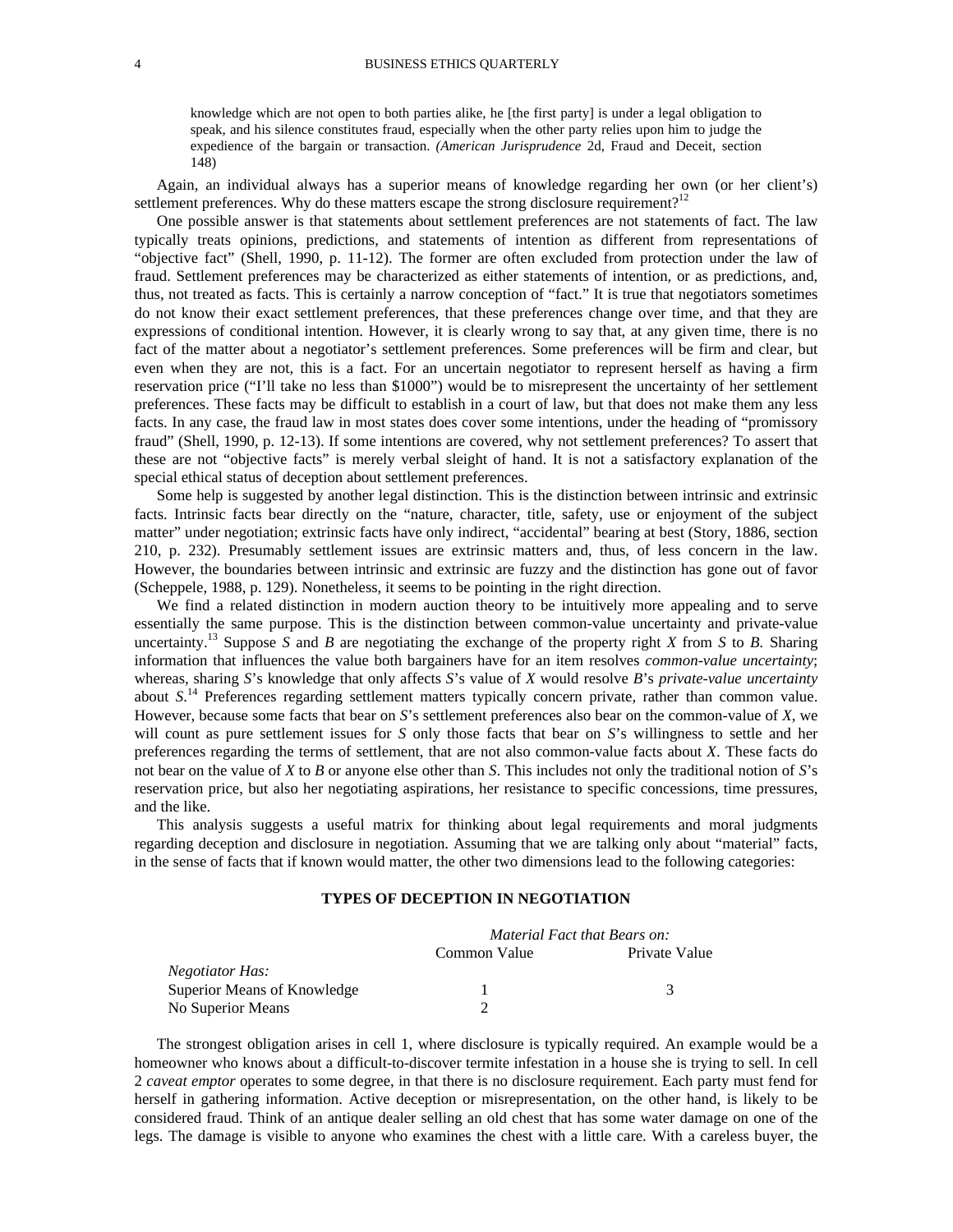#### SHREWD BARGAINING 5

dealer is not required to point out the damage (though it might be good business to do so). However, if she tries to hide the damage, or makes the assertion that the finish is in perfect shape, she has gone too far. Cell 2 fraud is likely to be rare, given the lack of an epistemic advantage by either party, but it may occur when one party has not done her homework and is naive enough to rely on representations made by the other party. Cell 3, where settlement issues lie, has no prohibition on either concealment or deception, at least in evenly matched, arms-length transactions. A seller of a house may well assert that she is in no hurry to sell, even though she is desperate.

To draw this matrix does not resolve our puzzle. It simply sharpens the definition. Both common-value and private-value uncertainty create frictions in bargaining due to the possibility of deception. It is easy to understand why deception about common-value facts is treated as more troublesome. With common-value uncertainty, the incentive to deceive can completely destroy all the gains from trade.<sup>15</sup> With private-value uncertainty, typically only a fraction of the gains from trade are lost as a result of bargaining costs (Cramton, 1984, and Kennan and Wilson, 1989, 1991). This accounts for some difference in treatment, but it does not explain why deception about settlement issues is not objectionable. The question remains: If *S*'s settlement preferences matter to *B*, *S* has a superior means of knowledge about these preferences, and deception about them creates significant bargaining costs (not to mention, violates common moral rules), why do we tolerate, even admire, it in arms-length business negotiations?

# *Mutual Trust Based Morality*

At this point, we could consider a number of potentially promising answers. No doubt, many readers will already have thought of their favorite candidate. We briefly discuss some other possibilities later. To explore all the possibilities, however, would take us off of our original track. Our stated objective is to examine in some depth one resolution to this puzzle, a resolution that was suggested by conversations we have had with practitioners (executives and lawyers). The resolution points to a general account of morality in practice that has implications beyond this particular issue.

The response that we have heard runs along the following lines. It is generally acknowledged that the practice of settlement-issue deception is less than optimal. In an ideal world, it would be minimized. This justification for engaging in it rests largely on a notion of defensive fair-play in a morally imperfect world. Three conditions seem important in this justification: 1) a unilateral decision to refrain from this deception places one (or one's client) in a vulnerable position, exposed to exploitation by less scrupulous parties, 2) one typically has inadequate grounds for trusting the relevant others to refrain from this sort of deception (in fact, we expect that they will engage in it), and 3) it is unclear that unilateral honesty will have any positive effect, beyond possibly increasing the share of the gains from trade that go to the other, perhaps less scrupulous, party.<sup>16</sup>

These conditions seem to rest on two principles that blend prudence and morality. Together, they characterize the core of the Mutual Trust perspective. We offer the following as a rough cut at formulating them.

*Mutual Trust Principle:* It is unfair to require an individual to take a significant risk or incur a significant cost out of respect for the interests or moral rights of others, if that individual has no reasonable grounds for trusting that the relevant others will (or would) take the same risk or make the same sacrifice.<sup>17</sup>

*Efficacy Principle:* It is unfair to require an individual to take a significant risk, or incur a significant cost out of respect for the moral rights of others, if the action that creates the risk or cost is unlikely to have its normally expected beneficial effect, or if it would benefit only those who would not willingly incur the same risk or cost.

These two principles present only part of a comprehensive theory of morality in practice. Each points to a consideration about the specific social context in which actions are taken that can serve, other things being equal, to undermine obligations derived from ideal moral reasoning.

Philosophers will recognize that this argument, particularly the Mutual Trust Principle, has a distinctive Hobbesian flavor. It sounds as if these practitioners view themselves as operating in what Thomas Hobbes called the "state of nature," in which there are no solid grounds for trust.

In such a state, each party is primarily concerned with her own preservation. It is a war of one against all. However, what the practitioners are describing is not a general state of nature, such as the one Hobbes envisioned, (Hobbes, 1651, especially Chapters 13 and 14), but a highly restricted one. They are envisioning a state of nature with regard to this particular aspect of behavior in negotiations. This state of nature, specifically the absence of a basis for trust, provides the justification for defensive, self-interested behavior.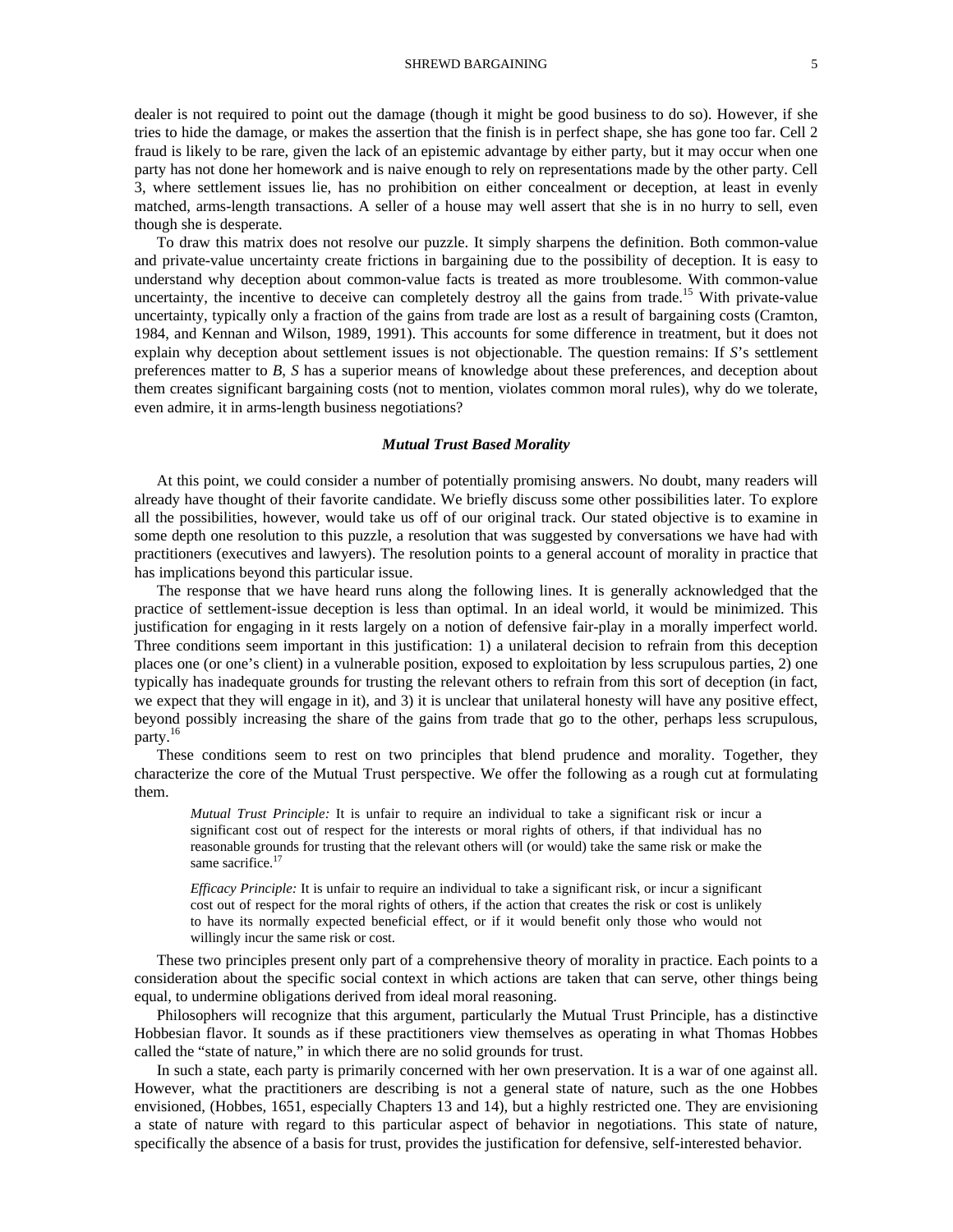The requirement of Mutual Trust may be inspired by Hobbes' characterization of the state of nature, but it departs from Hobbes in many of its details. According to the Mutual Trust view, moral society has been incrementally carved out of a state of nature. In the state of nature, individuals have little reason to trust one another. Without trust, there can be only limited cooperation and, consequently, there is little room for putting moral ideals into practice. On the Mutual Trust view, this war of one against all is being held off by constant, sometimes creative, efforts on the part of individuals to "seek peace," to create a basis for mutual trust.<sup>18</sup> Individuals make truces in the war, by developing negotiating strategies, conventions, norms, legal systems, systems of political power, and religious systems to provide grounds for trusting others, so that they might cooperate with one another to pursue their independent, or commonly held notions of the good life and the good society. Thus, on the Mutual Trust view, taming the state of nature is an incremental, dynamic process. It may never be possible to declare complete victory. One may think of the process historically as starting within families and klans, extending to small, close-knit communities, then developing across different communities, as various forms of interaction and exchange develop. Progress has not been uniform and from time to time there may be a retreat. In Banfield's *Montegrano,* for instance, little progress is visible beyond moral bonds within the family (Banfield, 1958, especially chapter 5). The progress is not purely geographic or demographic. Even within small, close-knit groups, some types of action (or transaction) remain insecure because of the practical difficulty of creating grounds for mutual trust. Some areas of the state of nature strongly resist taming. We call these pockets of resistance the "moral frontiers." At any place and any point in time, there will be such a frontier. The moral frontier marks the edge of civilized transaction space. Beyond this frontier, one is essentially back in the state of nature.

A major stream of social science research is devoted to understanding the ways in which individuals secure their agreements, act cooperatively, and pursue shared conceptions of the good. In fact, a number of mechanisms that fall short of centralized authority have been identified for pushing back the moral frontier. Potential mechanisms include: reputational strategies (such as tit-for-tat), arrangements that create shared vulnerability, group discussion and multilateral promising, internalization of norms, development of private ethics codes, private institutional arrangements (arbitration systems, Better Business Bureaus, consumer research organizations), and so on.<sup>19</sup> This is not to say that we fully understand how these mechanisms work, but promising lines of research are underway.

The Mutual Trust view is not committed to a particular account of human nature. However, it presupposes that most human beings are not either pure egoists or pure altruists.<sup>20</sup> This allows for variety and complexity in human decision-making styles. For present purposes, these styles may be simplified into three categories. $2<sup>1</sup>$ At one extreme there are the opportunists, who are so constituted that they will seek their own fortune with guile, regardless of the behavior of others. The more other people behave morally, the greater the opportunity for the opportunists to take advantage of them. At the other extreme are the moral idealists, who unilaterally behave according to moral ideals, regardless of the behavior of others and the costs to themselves. On the Mutual Trust view few people are solidly in either one of these categories, most are somewhere between the two extremes. Most are pragmatists, concerned with their own material welfare, but also with moral ideals. They are willing and able to constrain their self-seeking behavior for moral reasons, provided that they can be reasonably sure that others with whom they are interacting will do so as well.<sup>22</sup> Pragmatists are looking for reciprocal moral commitment. They behave like opportunists in the state of nature, not because they are inherently egoistic, but because they cannot trust others to constrain their opportunistic behavior. Pragmatists will gladly do their fair share to create a civil society, but not place themselves at a systematic disadvantage. Notice that all three types, the opportunists and moral idealists as well as the pragmatists, have an incentive to lay a foundation for mutual trust.

In a Mutual Trust world, pragmatists must either be able to avoid the moral frontiers, or they must be psychologically prepared to handle the stress of shifting from one morality to another. The virtues in a morally civilized society are not necessarily virtues in the state of nature. Hobbes took an extreme view of this based on his account of the state of nature as a state of war. In war there is, according to Hobbes a "general rule of Reason, that every man, ought to endeavor Peace, as farre as he has hope of obtaining it; and when he cannot obtain it, that he may seek, and use, all helps, and advantages of Warre" (Hobbes, 1651, p. 190). He explicitly states, "Force, and fraud, are in warre the two Cardinall virtues." (Hobbes, 1651, p. 188). On the Mutual Trust view, this translates into a general obligation to attempt to push back the moral frontiers, when this seems feasible. When it is not feasible to establish grounds for trust and reciprocity, one is entitled to use otherwise immoral practices. This helps to explain why many are inclined to praise shrewd, but deceptive bargaining. When used effectively, it is a virtue on the moral frontier.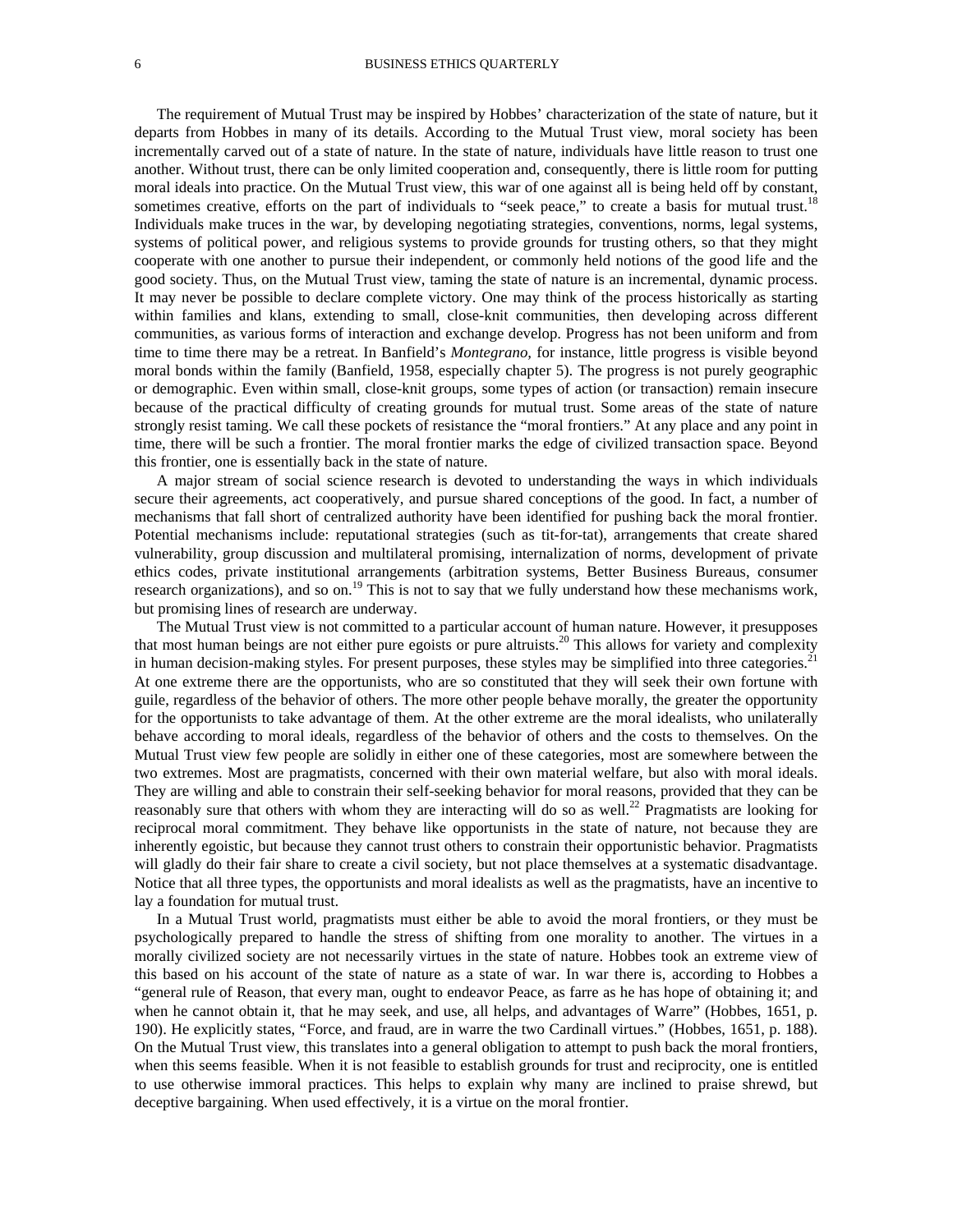# *The Mutual Trust Resolution of the Settlement-Issue Puzzle*

As the current norms of negotiation work, it seems clear that, with regard to information about settlement preferences, we are frequently operating along the moral frontier. With regard to the Mutual Trust Principle, (outside of negotiations with close friends, relatives, and associates) we rarely have any assurance that the other party will refrain from attempts at deception regarding settlement preferences. In fact, we usually have general background reasons to believe that the other party will attempt some degree of deception.<sup>23</sup> To unilaterally refrain from deception in such circumstances would place one at a disadvantage. It would make one vulnerable to exploitation. A foundation of trust has not been created to support the moral ideal of honesty in this case.

With regard to the Efficacy Principle, honesty about settlement preferences is likely to be futile, in that the other party is probably expecting this sort of deception and, accordingly, is not likely to take such claims at face value. Honest disclosures may be misunderstood, or viewed with great skepticism. For instance, if an individual opens the negotiation by proposing a settlement at her reservation price and then refuses to make further concessions, this may be read as unwillingness to negotiate or stubbornness. In one theory of fairness in negotiations, negotiators expect each other to start at their aspirations (the best they could reasonably hope to get) and then seek out a compromise agreement that reflects equal resistance (Maser and Coleman, 1989). Firmness may easily be misread as an insistence on taking an unfair share of the gains. Opportunities may be lost because one is perceived as inflexible.

Furthermore, it is hard to invoke the standard rebuttal about setting an example for others, including those outside of this negotiation, to follow. Because honesty about these matters is especially difficult to demonstrate, few (if any) may ever know that one has been honest in a given negotiation. Without strong evidence, they may presume the opposite. Perhaps some highly visible individuals following a consistent practice over time may develop a reputation for honesty, but this is unlikely for most of us in most of our negotiations. As for other possible benefits from unilateral honesty, we do not have much data on which to base our conclusions. Defensive dishonesty about settlement preferences may cause some moral tension in the pragmatist, but it is unclear whether this tension outweighs the frustration and resentment that naturally accompany being "had" by a less scrupulous negotiator. One may even feel foolish for being unilaterally honest.

The combination of futility, vulnerability, and inadequate grounds for trust characterize a classic moral frontier. Using the Mutual Trust view, we can then see how it is possible to agree that settlement-issue deception is generally an undesirable practice, while condoning it on an individual level. Life in the state of nature has few redeeming features, but once in it one is free to act in a purely self-interested fashion. The Mutual Trust view even explains the fact that we sometimes admire clever deceivers, thinking of them as good negotiators. As noted above, virtues in a state of nature are quite different from virtues in a morally civilized state.

Why have we not tamed this particular portion of nature? The answer seems to lie in the difficulty of reinforcing or securing more honest behavior. It is extremely difficult to create the requisite degree of mutual trust when it comes to settlement issue deception, especially if the negotiating parties have a weak prior relationship and limited opportunities for future exchange. Possible foundations for mutual trust about settlement issues include each party being confident that 1) the other has certain personal characteristics that make her inherently trustworthy, e.g. that the other party is a moral idealist, 2) there is a sufficiently close personal relationship between the parties that a special bond of mutual care has developed, or 3) external control methods are available to detect and punish any transgressions. In many business and legal transactions, conditions 1 and 2 are not readily available, or do not extend to settlement-issue deception. Granovettor (1985) has argued persuasively that economic transactions are embedded in social networks. Nonetheless, these social relations are rarely sufficient to create strong mutual trust. We are often dealing with relative strangers. With relative strangers, trust may need to be anchored in some form of external or institutional controls.

External control methods are weak in the case of settlement-issue deception for two related reasons. Settlement-issue deception is hard to verify in individual cases, and even if it is detected, it would be hard to deliver effective punishment. External control mechanisms depend on reasonably accurate detection of violations. Deception about settlement preferences typically falls into the category of "nonverifiable"<sup>24</sup> violations. To say that settlement preferences are typically "non verifiable" in this sense is to say that it would be practically impossible for a third-party to determine with any reasonable degree of confidence what an individual's settlement preferences were at a given point in time. Another way of putting this is that deception about settlement issues is not auditable.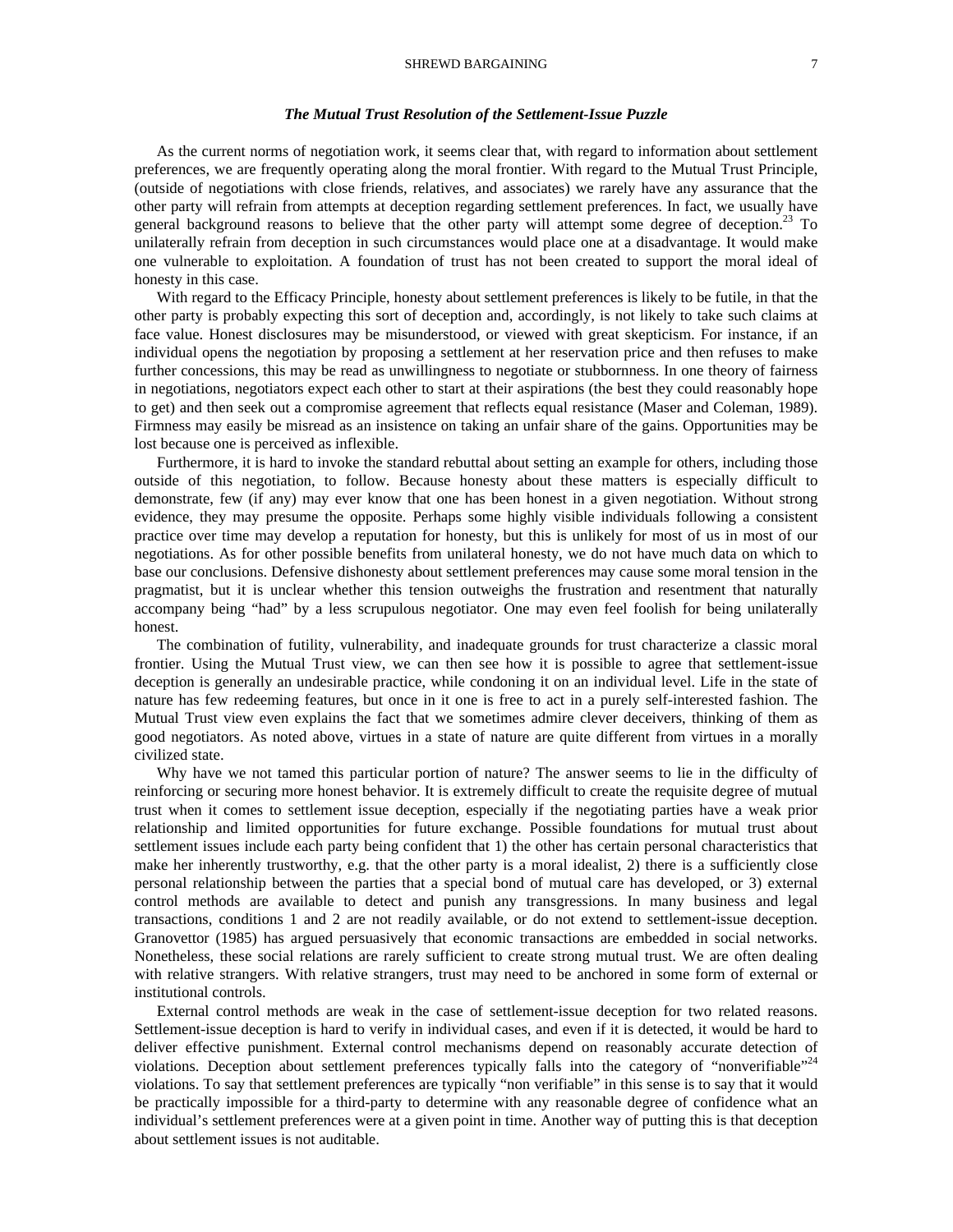There are some instances where deception about settlement preferences can be verified. For if the lawyer in our earlier example receives a letter (rather than verbal instructions) from her client stating, 'You may settle at any amount above \$50,000, but bargain for the highest settlement possible," the contents of the letter are verifiable. However, requiring lawyers to disclose this sort of information in order to detect attempts at deception would be useless. Doing so would serve only to alter the communication between the lawyer and her client. The client would have an incentive to communicate her true preferences secretly to the lawyer and then misrepresent her preferences in any verifiable communication (say demanding at least \$75,000, rather than \$50,000). Contrast this with a letter from a mechanic that reports that the car frame is cracked as a result of an accident. A key distinction between the mechanic's letter and the client's letter is that the information in the mechanic's letter can be verified, but it is not possible to verify the accuracy of the information in the client's letter.

Of course, we often have reason to suspect settlement-issue deception. In a given case, one may be able to gather some indirect evidence about settlement-issue deception. One could look at similar past transactions by this same party, at the deal the party finally accepts in this transaction, and at future transactions as they occur. Inconsistencies between verbal protestations and actual settlements may indicate some deception. There may even be clues in body language,<sup>25</sup> but all of this is highly imperfect. People change their minds, change their standards. Circumstances change.

To see the importance of independent verifiability for external control mechanisms, let's consider a few. Individual strategies for promoting cooperation, such as Axelrod's tit-for-tat (1984), work only in special circumstances. Not only is indefinite repeated play required, but each player must know what the other has done on the last play. This is the easiest epistemic hurdle; a negotiator need only satisfy himself that deception is going on. Stilt it is not always possible to get this information. This strategy has hot been effective in conquering settlement-issue deception, because business situations rarely work-out in such a way as to allow a consistent observable pattern of reinforcement to develop. General reputation can also serve to reinforce honesty, but here the epistemic hurdle is a bit higher. *B* not only has to have reason to believe *S* is trying to deceive him, but *B* must be able to demonstrate this to the satisfaction of others with whom *S* will deal in the future. These others need to be in a position to penalize *S* for indiscretions with *B*. Third-party adjudication and government enforcement is problematic for the same reasons. Investigations would be costly, and rarely would produce the quality of information needed for action. Because detection would be tare, the punishment would have to be severe to provide an adequate ex *ante* incentive for honesty. Severe punishment for those unfortunate enough to get caught violates our sense of justice. It is simply too hard to detect and punish transgressions. Consequently, victims of this sort of deception have no legal recourse and private mechanisms (such as insurance and retribution) are rarely available. Until a mechanism is available that reasonably assures reciprocity, the Mutual Trust view of morality in practice would say that it is ethical to engage in the practice for defensive reasons.

# *Alternative Accounts of Settlement Deception*

The Mutual Trust account is not the only possible resolution of the puzzle regarding settlement-issue deception. In this section, we consider four alternative rationales for engaging in settlement-issue deception. Each has appeal and accounts for some cases. However, even taken together, they cannot account for the widespread and purposeful use of deception in negotiation that is captured by the Mutual Trust account.

#### *It's Only a Game*

Following Carr's (1968) famous suggestion, it can be claimed that negotiation is a game like poker. It has its own rules, and the rules allow for settlement-issue deception. Anyone who has chosen to play is free to engage in any tactic that is permitted by the rules.

What is it about the game analogy that gives this argument its moral force? Surely not all games are morally acceptable. Two people could invent a game of throwing knives out of a tenth floor window onto a busy street. The rules may permit, even encourage, intentionally trying to hit pedestrians, but this does not justify throwing knives at pedestrians. People who use the game argument must have in mind certain morally relevant features of recreational games. Several features of recreational games seem morally relevant: such games are harmless to those who choose not to play, probable harm to the players is also limited, the rules are clear to all, entry to and exit from the game are fully voluntary, the players are relatively evenly matched (or given appropriate handicaps), and they freely consent to the rules (and to the limited harm that might be done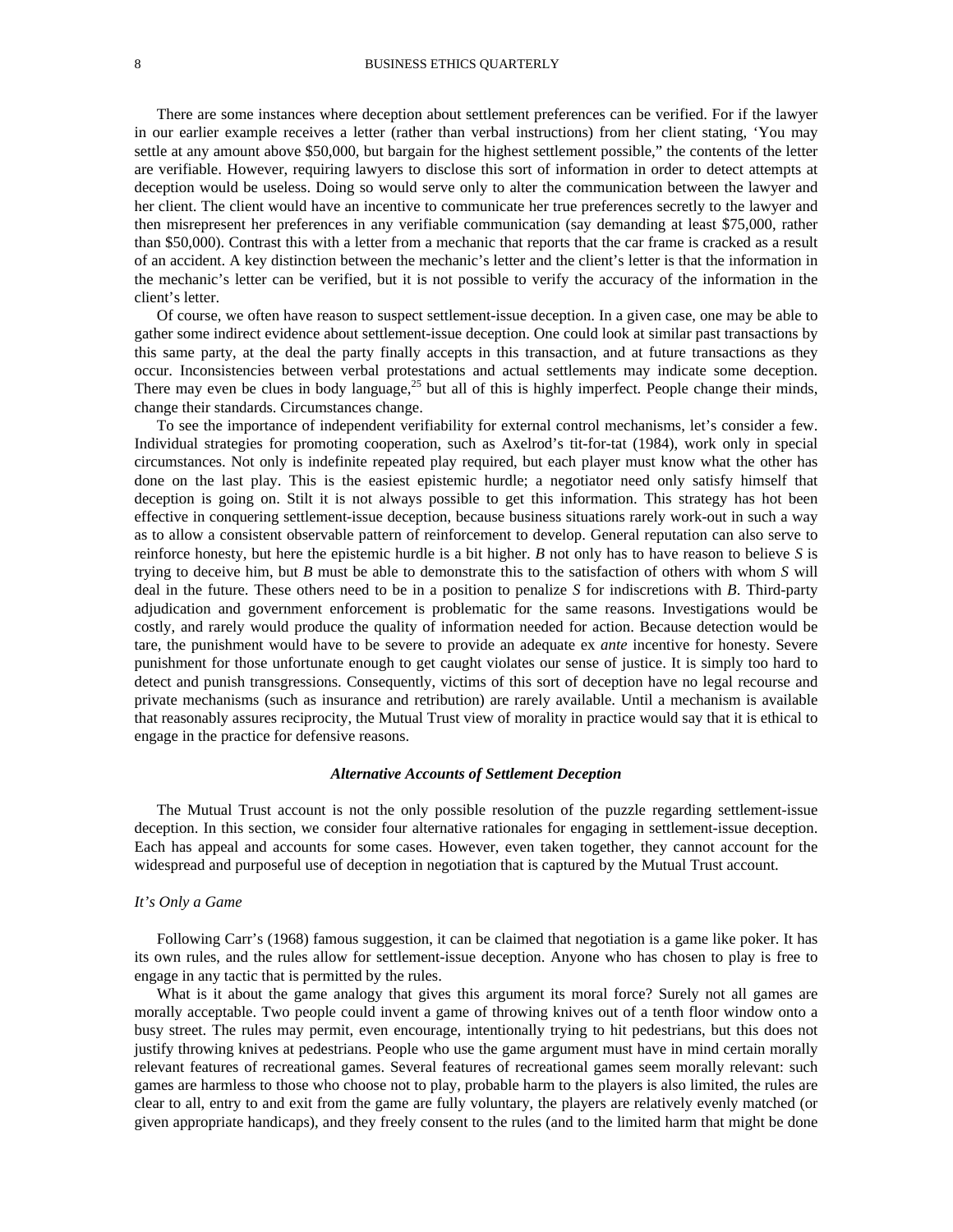them).<sup>26</sup> As some of these features are absent from games, moral questions can arise about whether and how one should play.

One source of appeal for this line of argument is that some practitioners do use the language of games to describe negotiation. Even the ABA Model Rules seem to rest the case for settlement-issue deception on nothing deeper than the "generally accepted conventions of negotiation." Furthermore; some negotiations are indeed very much like harmless parlor games. A prime example is bargaining over some souvenir in a bazaar. In such a case, strategic posturing, haggling, threatening to walk away from the deal, and bluffing are an important part of the fun. The availability of deceptive tactics is well known and often adds to the utility of the negotiators. It creates suspense, intrigue, and challenge. No one seems to be seriously harmed in the process. People who engage in this recreational negotiation typically know what they are getting into and freely choose to take the modest risks associated with it.

The difficulty is that many common business and legal negotiations lack the essential morally relevant features of recreational games. Think of labor negotiations, strategic arms reduction talks, the purchase of a car or a house, an accident settlement, plea bargaining, or initial contract negotiations with a major business supplier. Even if the negotiators in these situations are aware that settlement-issue deception is a common practice, and so expect it, it is stretching the truth to say that they somehow consent to a clear set of rules allowing it. Acquiescence is not the same as free consent. The absence of alternative institutional arrangements for coming to agreements on these matters raises questions about how fully voluntary the decision is to enter (and not to exit) from this sort of negotiating context. For most negotiators in these settings, the prevalence of settlement-issue deception is not a desirable feature of the negotiation "game." They are not looking for recreation, suspense, and intrigue. Regretfully accepting that deception is the norm does not carry the same moral weight as welcoming a rule because it makes the game more fun. The stakes are often significant and in many cases there are externalities. Third parties, who had no choice, may be affected. Think of small communities that are affected by labor negotiations with the community's major employer. The game analogy underestimates the morally problematic features of settlement-issue deception in a wide range of cases. It has a very limited range of application.

# *No Real Deception*

People expect others to engage in some deception about settlement issues. One might argue then that no one is really deceived. They may guess wrong in a given case, but no one takes seriously the posturing and claims of the other negotiator regarding settlement issues. Experienced negotiators discount the claims of others to reflect this practice.<sup>27</sup>

Of course, that something is expected does not justify it, but the argument here is a bit more subtle. The claim is that, in effect, there is no deception. This is true only if the parties are fully rational and completely understand the situation they are in. Real negotiators rarely fall into this category. Even if they have unlimited abilities to calculate, they probably do not have the base of common knowledge that is needed to anticipate all deceptions. To guarantee that deception does not occur it must be that the negotiating strategies of all the parties are common knowledge. This may be a reasonable assumption in rudimentary games, where rationality leads to a unique prediction of behavior. But even the simplest negotiations are fraught with multiple equilibria when private information is introduced (Ausubel and Deneckere, 1989). We must acknowledge that expecting deception is not sufficient to prevent it, or to fully mitigate its effects.

Sometimes people are deceived about settlement issues because they are naive or gullible. Even a sophisticated negotiator can be deceived in a given case. What they know is that the other party *may* be attempting to deceive them. In any given case, negotiators face much uncertainty and have little information about the precise form any deception might take. The problem is that sometimes people attempt to deceive negotiation partners, and sometimes they do not. Truly clever negotiators will use this uncertainty to their advantage, overcoming the other party's skepticism, or using that skepticism to their advantage. Poker provides an example of a setting where the rules of the game are common knowledge and yet deception still frequently occurs. In poker, we expect people to bluff sometimes. With a good player, it is hard to tell when she is and when she is not. The expectation of bluffing does not prevent successfully using bluffing strategies. The strategies simply become more sophisticated. That is what makes poker interesting. Often the best gains come when you do have a strong hand, but you get others to believe you are bluffing. They stay in the game, calling, perhaps even raising your bets, creating a large pot. You bluff (perhaps even get caught), not so much to fool people about the quality of your hand, but to gain a reputation as someone who does bluff. That reputation allows you to confuse and mislead opponents in other hands. Skilled players are probably deceived less than beginners, but even a skilled player's expectations are not always consistent with the facts.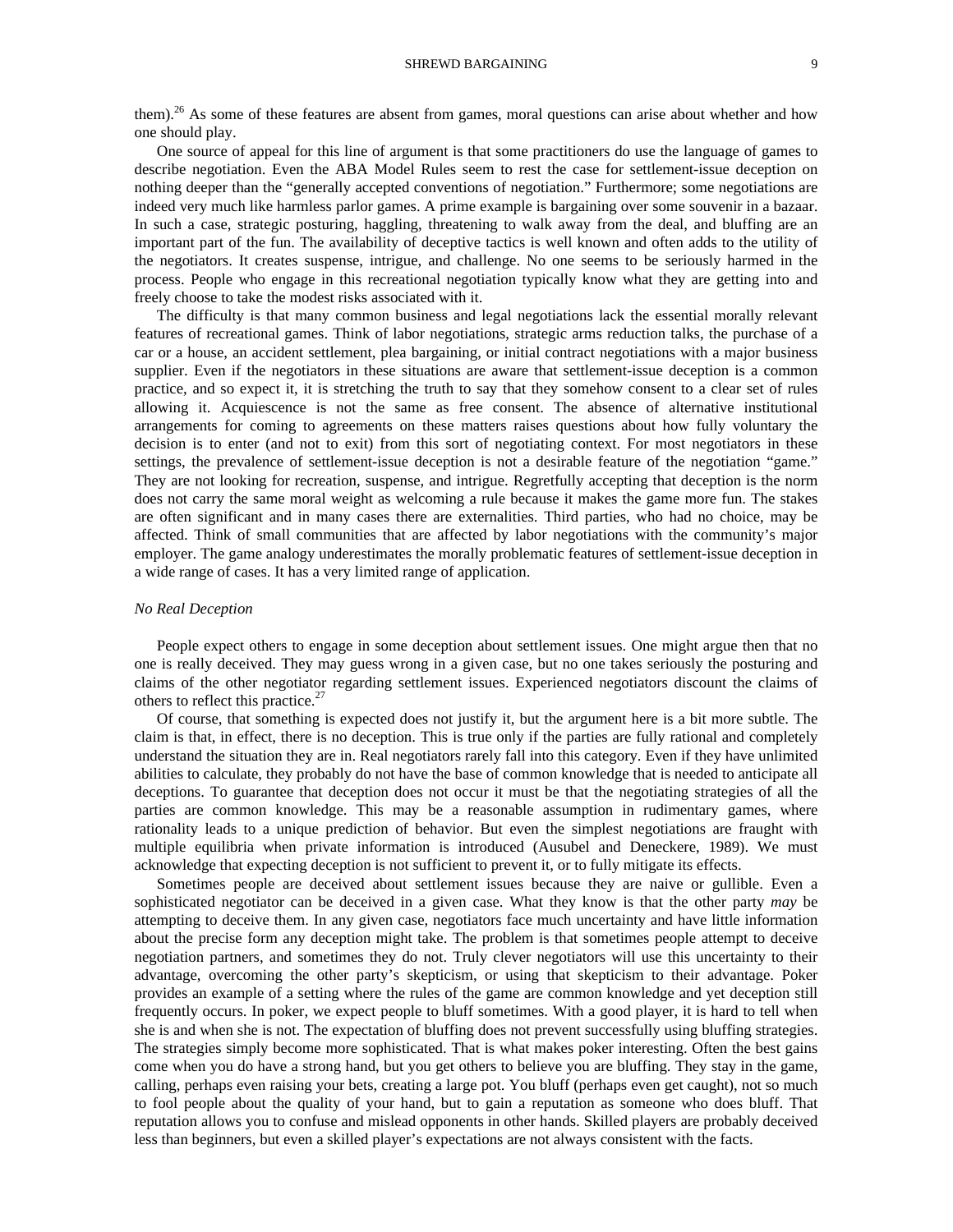Even if we are willing to grant that the negotiators are fully rational, that they understand the "rules of the game," and that their negotiating strategies are common knowledge (so that, in a sense, deception does not occur), this does not imply that attempts at deception do not cause problems. Indeed, the inefficiencies caused by the *option* to deceive may well be greater when the parties rationally mistrust each other. The parties will have to take costly actions, such as risking impasse or delaying trade, in order to make claims credible.

We can easily imagine a negotiation in which the offers and counteroffers, threats, and promises are all choreographed. The two negotiators know each other well. They know where the settlement will be from the beginning. The negotiation is just a ritual. Neither takes the other's posturing seriously. In such a case, we should grant that there is no deception, but such cases are relatively rare. This argument does not dissolve the puzzle about widespread settlement-issue deception.

# *No Intentional Deception*

Another tack would be to acknowledge that deception does occur, but claim that it is only an unintended, but necessary side-effect of the natural process of signaling and learning that characterizes negotiation. When a person approaches a negotiation, that person typically does not know whether a deal is possible and on what terms. A negotiator's initial settlement preferences are conditional and open to revision as she gains a better understanding of the settlement preferences of the other party. Because straight-forward revelations of settlement preferences are problematic, the only reasonable way to elicit credible information from the other side is to make proposals or to send behavioral signals designed to find out where the other party stands on key issues. This often requires making proposals or conveying impressions that do not reflect one's actual settlement preferences at the time. The art of negotiation lies in eliciting information and signalling just enough about one's own position to efficiently determine whether a bargain is possible and, if so, to find a fair and reasonable settlement. If someone is deceived by ploys to elicit information, that is unfortunate, but given the complexities of gathering credible information in this context, it cannot be helped.

No one can deny that many maneuvers in a negotiation are attempts to gather information about the other side. The question is whether these attempts are simply innocent information eliciting devices, or whether they are at the same time deliberate attempts at deception. The answer probably varies from one negotiation to another. The negotiator's objective in making a proposal that misrepresents her settlement preferences may be to find out as much as possible about the preferences of the other side, while at the same time confusing or misleading the other side about her own settlement preferences. This strategy of trying to learn while preventing the other party from learning can (if successful) generate the best outcome in many negotiations, and it reflects the spirit of White's comment quoted earlier to the effect that misleading one's opponent is the essence of negotiation. In any case, this argument is largely compatible with the Mutual Trust account. Clever maneuvering is required to produce credible information from the other side just because trust is absent and verification is inherently difficult. The difference lies in the hypothesis about intentional deception. While it may be true that some negotiators are innocent information gatherers and signalers, content to achieve a settlement based on relatively equal information, our experience suggests that many are deliberately engaging in deception while they are gathering information. In such cases, the Mutual Trust perspective does a better job of accounting for the negotiators' behavior.

#### *Right Not to Disclose*

On this view, information about settlement preferences should be revealed only at the discretion of the party involved. *B* has no right to know *A*'s settlement preferences, or the facts bearing only on those preferences. *A* may choose to disclose her eagerness to conclude a deal, or may reveal her real bottom line in hopes of saving time and fuss, forgoing the opportunity to strike a better deal. However, it would be wrong to require such disclosure.<sup>28</sup> It might be inappropriate to let settlement preferences determine the final terms of agreement. In many cases, we would like more objective factors to prevail in determining a fair settlement. Think of an academic whose spouse strongly prefers to be in a given city for career reasons. The academic finds only one suitable opening at a local college, and would accept the job at a substantial reduction in pay from the going rate at that school. Should she be required to reveal these family circumstances, and perhaps be offered a lower salary as a result? Should the school be permitted to take advantage of her situation? Many would say not.<sup>29</sup>

This argument is especially strong when one party is particularly desperate. To reveal the information about reservation price, aspirations, values, and so on, should be optional. In such a case, revelation creates a risk of exploitation. It creates vulnerability, even when the other (less desperate) party is willing to disclose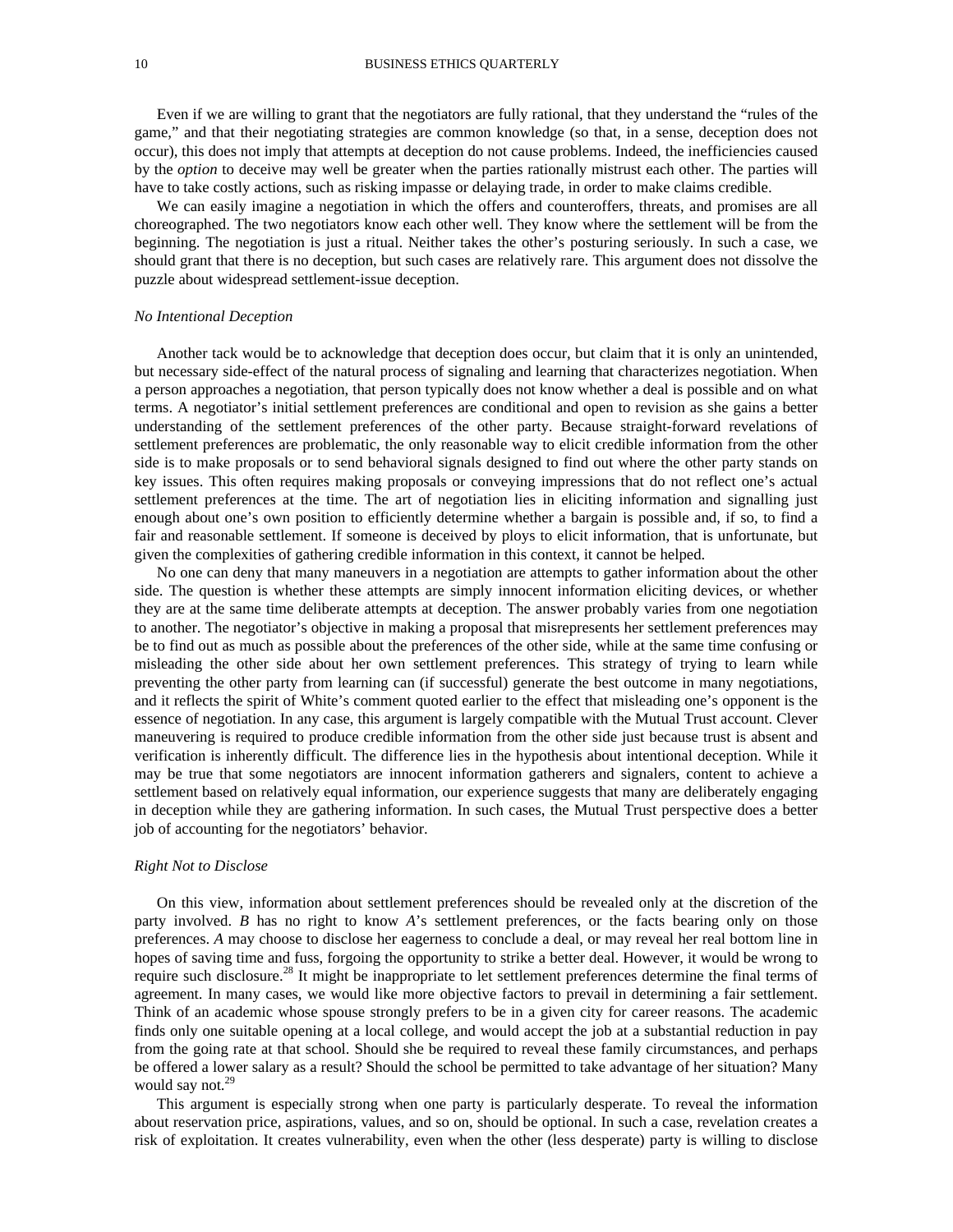#### SHREWD BARGAINING 11

settlement preferences. The case is strengthened when the vulnerable party is in a class that has suffered economic discrimination. This line of argument also has some appeal, for different reasons, when one party has invested time and money in gathering information and the other party has not invested similar time and money.<sup>30</sup> If the investment has enabled the discovery of an attractive opportunity, it would seem inappropriate to require the party who made this discovery to disclose settlement preferences that are informed by this discovery. By revealing these settlement preferences, the investor might not be able to profit from, or even recoup the investment. Required disclosure would have the perverse effect of discouraging investment in the search for information.

We do not see this argument as a direct competitor to the Mutual Trust account of settlement issue deception. It does not answer the same question. It accounts for settlement-issue concealment, not settlementissue deception. Presumably, deception would be permitted only as a last resort to protect private information, when releasing this information would have harmful effects. This argument may account for some settlementissue deception, but it certainly does not explain the extensive settle-issue deception that we observe in practice. At its heart, this argument seems to rest on some of the same concerns that motivate the

Mutual Trust view, namely the vulnerability created by candor in these competitive settings and the risk of being treated unfairly. The best way to understand this argument is as a supplement to the Mutual Trust account. It says that even if we could tame this part of the state of nature, we would still not want to require disclosure of settlement preferences in all cases. Mutual sharing of information about settlement preferences might generally be a good thing, but in some cases it would not be so good for all parties. Some vulnerability to exploitation will remain. In the absence of protective mechanisms, concealment (perhaps even deception) in such cases is morally justified.

# *Concluding Comments*

We have considered a number of competing justifications for settlement-issue deception, each with a certain amount of validity. None of these accounts seems to capture the wide range of cases that could be explained by the hypothesis that a significant number of people, particularly lawyers and business people in this country, accept something like the Mutual Trust perspective on morality in practice that we have presented in this paper. This perspective has been openly endorsed by some practitioners. As an explanation for the puzzle about settlement-issue deception, it allows us to account for moral regret about the general practice of settlement-issue deception, while at the same time seeing how it might be justified, even admired, in practice. It also helps to explain why some business people see the law as providing a reasonable moral baseline. The law (if effectively enforced) can be instrumental, in the absence of more personal influences, in creating a basis for trust. The Mutual Trust account also helps explain the queer coincidence between the ease of detecting a given form of deception and our sense of moral outrage about it. Actual lies are regarded by many as inherently more objectionable than more subtle forms of deception, and deception about easily verified matters of fact is more objectionable than deception about more private matters. Trust is better established where detection is relatively easy.

## *Risks Inherent in the Mutual Trust Perspective*

The Mutual Trust view clearly has its drawbacks. We would be remiss if we did not at least briefly discuss the potential problems. Most importantly, this may be a dangerous perspective to promote. A world of Mutual Trust pragmatists may be better than a world of selfish opportunists, but it is also a world fraught with moral problems. If a sufficient number of these pragmatists are risk averse, meaning that they have low risk and cost thresholds at which they invoke the Mutual Trust Principle, and that they initially distrust others until provided with grounds for doing otherwise, the problems of establishing and maintaining moral norms are likely to be severe. The problems are worse still when the boundaries at the moral frontiers are not clear. A mistake in judgment about whether or not grounds for trust are present can be quite costly to the individual involved and to others who are confused by this individual's behavior. It poses the prospect of moral regression. Trust may be eroded; downward spirals of more and more morally offensive behavior may occur. Only two forces work against this self-destruction of the Mutual Trust world, the commitment of the moral idealists to maintain high standards regardless, and the natural desire of individuals to "seek peace," as Hobbes would put it.

To the extent that we are faced with a world largely consisting of moral pragmatists and containing many pockets of distrust, it may even seem irresponsible to urge individual professionals to sacrifice personal and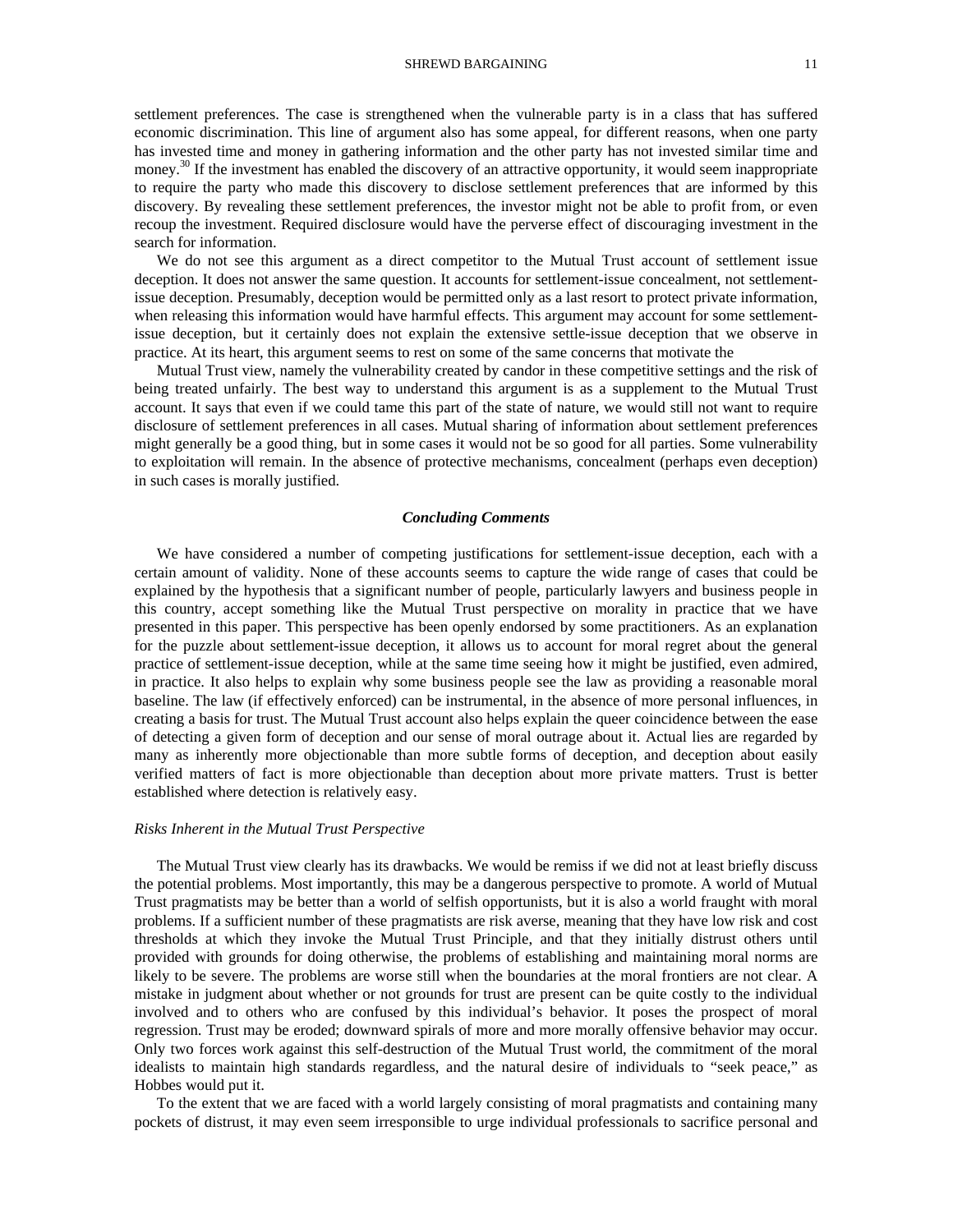client interests for moral ideals. Rather, it may be more reasonable to place our emphasis on convincing them to integrate into their Mutual Trust perspective a third principle, that runs as follows:

*Trust Building Principle:* When mutual trust is absent or weak, individuals should be willing to take modest risks or incur modest costs, in an effort to build or reinforce the trust required to secure moral action in the future.

Of course, this principle will be appealing to pragmatists only if its demands are moderate and it is reasonable to believe that other pragmatists will commit to building trust. Fortunately, the benefits to be had from cooperative endeavors to improve on the state of nature are too great for most to ignore. They provide the impetus for peace-making experiments, for investments, for risk-taking in hopes of reducing the undesirable features of the moral frontier. Nonetheless, even if the Mutual Trust view is supplemented with a Trust Building Principle, a given amount of moral tension and confusion is inevitably created as people switch from the state of nature to more civilized transaction space, from one set of standards to another. This is likely to create spill-over effects. These effects are the regrettable by-products of living in a morally imperfect world.

The Mutual Trust perspective is limited in what it justifies. It does not justify shrewd bargaining with parties known to be innocent or naive. Their very naivete provides a basis for trust. There can be some sense of decency even at the moral frontier. It also fails to justify shrewd bargaining in some special trusting relationships. And it does not justify escalation of the "war" beyond the edges of the moral frontier. In general, this perspective provides only a tentative and pragmatic justification for individual instances of deception, not a blanket justification of the practice. Nonetheless, there is a risk that the Mutual Trust line of argument will be abused, sloppily applied, or consciously misused to purportedly justify genuinely objectionable behavior. Opportunists may be happy to masquerade as pragmatists. We must encourage a critical approach.

Our point in this paper is not to promote moral pragmatism and its accompanying Mutual Trust perspective, but to recognize it as a feature of morality as it appears in practice. Those of us dedicated to understanding and enhancing professional ethics need to reckon with this perspective. We need to be fully aware of its features and its dangers. We also need to respond to it in a way that is likely to be effective in practice. Moral exhortation and abstract moral reasoning have their place, but they also have their limits.

### *Implicarions for Practitioners*

In hopes of bringing practice closer to moral ideals, we could urge everyone to become moral idealists, carrying their ethical principles beyond the moral frontiers, indifferent to personal risk and cost. However, this would require imparting a high level of generalized benevolence, or moral commitment, higher than it seems reasonable to expect outside of particularly strong religious or moral communities. Until we can agree on an acceptable and effective program for doing this, it seems safe to remain skeptical about it. Without a more practical orientation, morally idealistic proposals are likely to be dismissed out of hand. What makes more sense is to urge people to exercise due care in assessing any negotiation situation and, especially where the social stakes are high, to experiment with methods for pushing back the frontier.

A separate paper is required to fully explore the issues and strategic options for practitioners. These would include guides for recognizing when one is at the moral frontier, methods for reducing the personal risks or costs of living up to moral ideals, possible avenues for creating trust, and techniques for minimizing the external costs of operating at the moral frontier. Here we can only sketch some of the general implications for negotiators.

In assessing whether there are sufficient grounds for trust, a negotiator should consider a number of factors concerning the basis of her relationship with the other party and the other party's incentives. Longterm relationships, empathy based on familiarity or common background, and common networks of relationships provide reasons for believing that trust is present. Trust is less likely to be present in one-shot negotiations with a relative stranger in which the stranger stands to gain a significant amount, or in adversarial negotiations where there is a history of mistrust or hostility.

If trust is absent and the transaction is large enough to justify the cost, trust may be built or reinforced through a variety of mechanisms. Because of verifiability problems, these mechanisms must not rely on independent access to the other party's settlement preferences. Potentially viable mechanisms fall into three categories, those that create opportunities to demonstrate trustworthy behavior, those that rely on external incentives, and those that attempt to create internal incentives. If the negotiation can be broken down into stages, the early stages may be structured so that the parties can each take some risks and demonstrate trustworthiness on issues that involve relatively low stakes. In one-shot transactions, reputations can be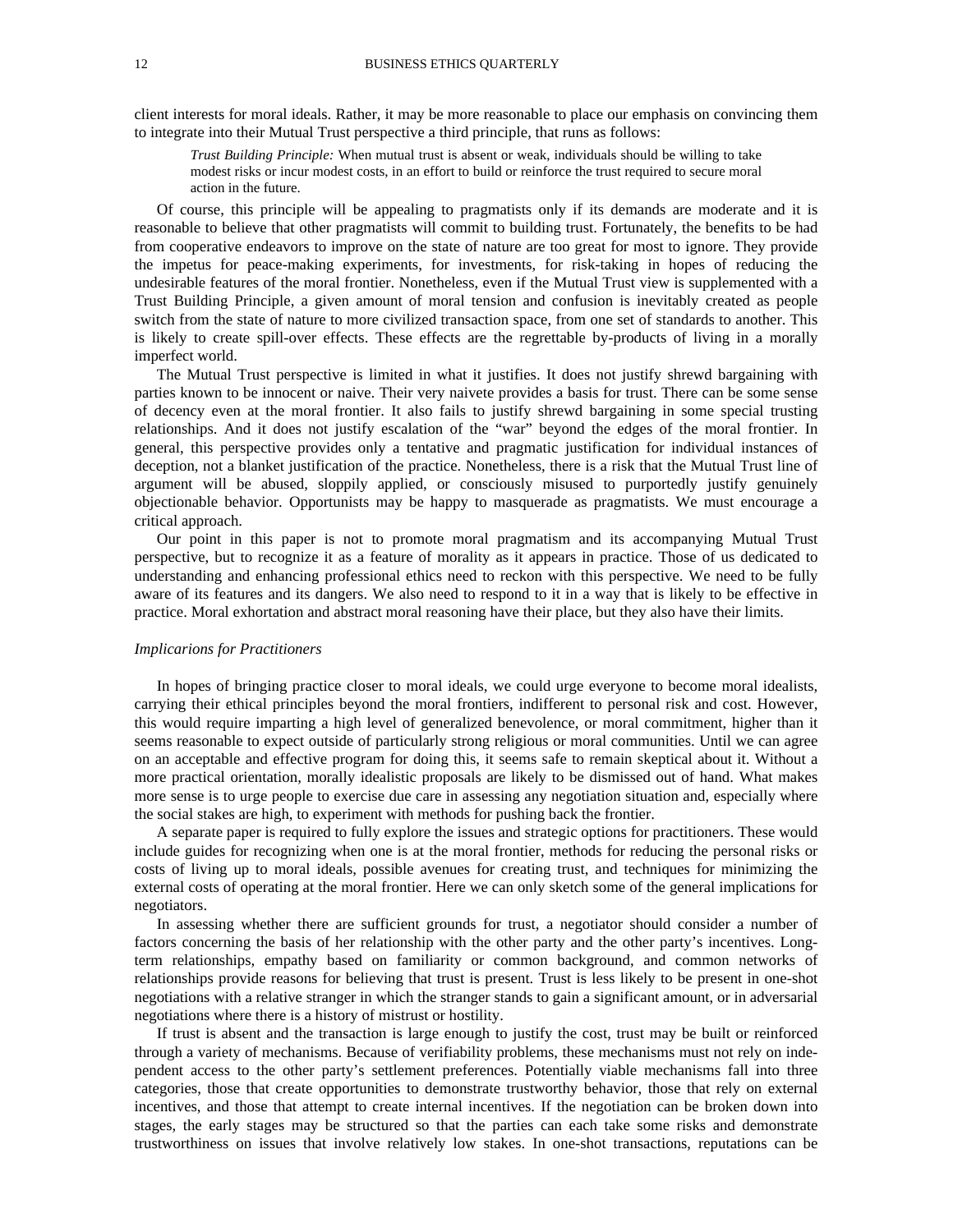introduced by requiring each party to the transaction to provide a list of those they have dealt with recently. Honesty can also be motivated by external incentives, provided that arrangements can be made with a third party to pay a bonus, exact a penalty, or make an appraisal (Brains, 1990, Chapter 2). But for these procedures to work, strong assumptions about rationality and a base of common knowledge are required. Moreover, these procedures often do not avoid the inefficiencies created by the option to deceive. The internal mechanisms represent attempts to influence the preferences of the other party, making the other party more empathetic, more directly concerned not to take advantage. These are attempts to create mutual local benevolence, rather than relying on a more generalized benevolence. Mechanisms for doing this usually involve more frequent communications or more informal contact (increasing familiarity).

The best hope for building trust about settlement-issue deception among strangers or adversaries seems to lie not in standard external control mechanisms, but in relationship building and development of notions of group identity. Sometimes all that is needed is for the parties to get together on a regular basis to share concerns and other information relevant to an upcoming negotiation.<sup>31</sup> Some recent work on social dilemmas suggests that discussion and the creation of a sense of group identity can be a powerful tool in creating, at least in-group, trust (Dawes, 1990, and Orbell, Dawes, and van de Kragt, 1990). Negotiators should make reasonable efforts toward establishing an environment of trust and cooperation. We clearly need creative experimentation to find solutions to this problem. That creative solutions are often difficult to discover, does not justify the immediate use of cutthroat deceptive tactics, even on the Mutual Trust view.

All this said, in many cases of settlement-issue deception where the practice is widespread and the deception is hard to detect even ex *post,* trust building may not be viable. In many cases of negotiation, especially where the stakes are relatively small, *caveat emptor* may be the best advice.

## *Next Steps*

Many questions remain about the Mutual Trust perspective. The theory clearly needs to be fleshed-out in more detail. Empirical work is needed to provide a better understanding of how this perspective is reflected in practical decision making. We need to find out whether people actually think and act like moral pragmatists, as we characterize them. Are people willing to take risks or make genuine sacrifices when trust is present, that they would not make in the absence of trust? We also need to develop and refine the principles that constitute the Mutual Trust perspective. How do pragmatists think about appropriate thresholds of risk and cost? What sorts of risks and costs will they endure for the moral ideal of honesty, or for other moral ideals? How do they determine the 'relevant others" in applying the Mutual Trust Principle? Are the relevant others always defined simply as direct competitors or adversaries? What about customers who may be affected by deceptive advertising, or rape victims who may be harmed by aggressive, harassing cross-examination? How do pragmatists determine whether sufficient trust is present in a given situation? How do they assess the efficacy of unilateral moral action? What are the other plausible candidates for moral frontiers, beyond settlementissue deception? Are there moral frontiers that people have no desire to push back, that they wish to leave untamed? The reader could easily extend this list. However, in addition to descriptive questions, we also need to do some practical prescriptive research.

If the Mutual Trust account is a reasonable reconstruction of a view widely held, perhaps the most useful research that we can do for practitioners is research that helps them find strategies for bringing practice closer to moral ideals. We can share success stories, and provide problem-solving frameworks. This suggests that the most important work in business and legal ethics may not be the construction of arguments to appeal to moral idealists, but the creation of actionable strategies for the pragmatists. We may need to shift resources and energy from the construction of arguments to the effect that "It would be best if everyone did *A*," to concrete proposals for creating climates of trust in which our moral ideals might stand some hope of being implemented. This presents a challenge to philosophers to build closer ties to other disciplines and to actual practices, so that they might better address ethical concerns from a practical point of view.

> *Harvard Business School and the Yale School of Management*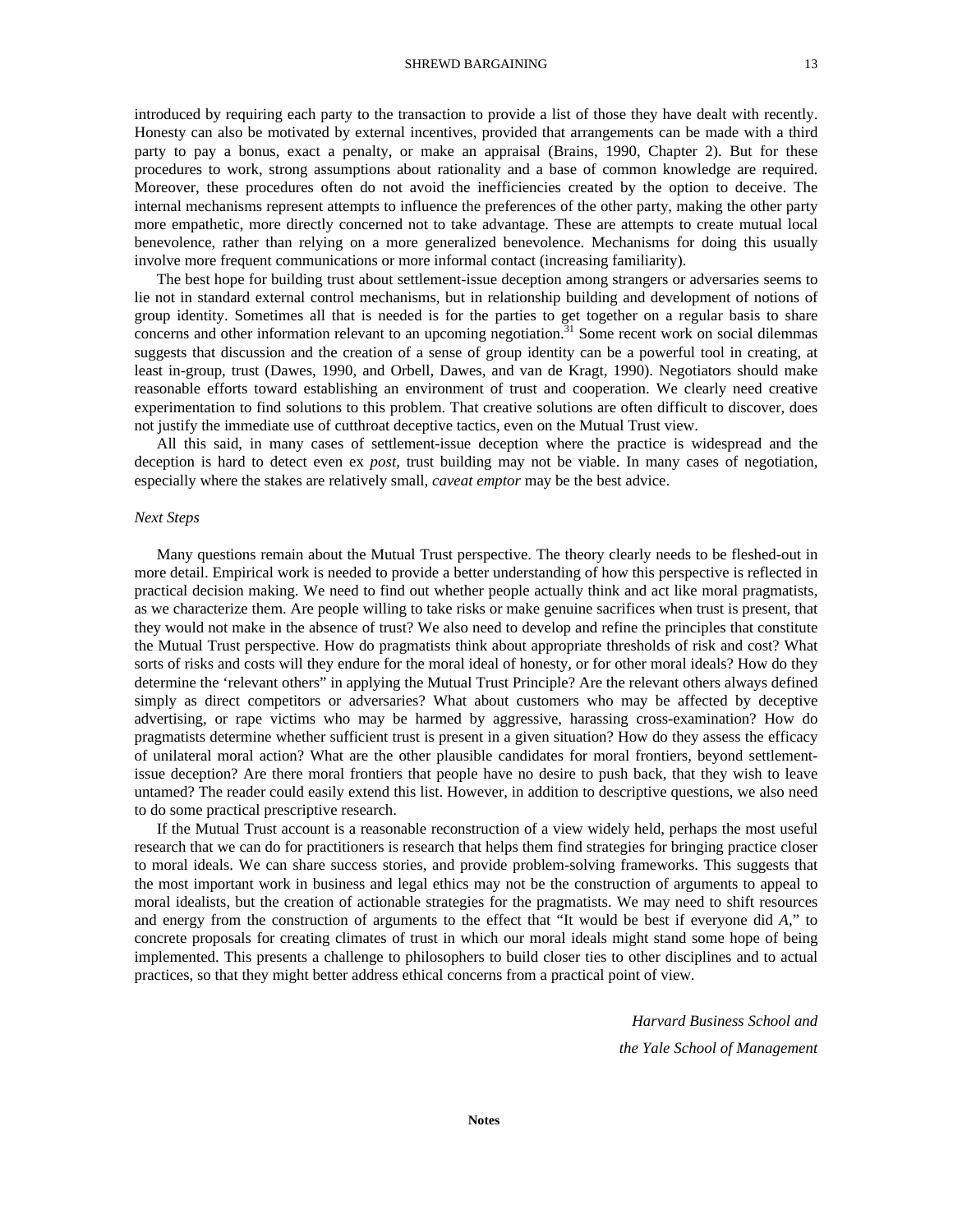\* We are grateful to Warren Schwartz for urging us to look more closely at settlement-issue deception, and to Kenneth Andrews, Steven Brams, Frances Kamm, Susan Koniak, Lynn Paine, Seana Schiffrin, Howard Stevenson, Dennis Thompson, along with participants in the New York University Ethics Colloquium for their comments on earlier drafts.

<sup>1</sup> The tales were originally written by Joel Chandler Harris in his Uncle Remus stories. This modern language version has been adapted (with slight alterations) from Bellow and Moulton, 1981.

<sup>2</sup> Someone holding the Mutual Trust view might construct her moral ideals using nearly any kind of moral theory. She simply questions the logical step in the deontological argument that moves from "It would be good if everyone in like circumstances did *A*" to "I should do *A* even though others similarly situated are not doing, or would do *A*." The parallel in the utilitarian argument would be to challenge the step from "*A* creates the greatest good for all, counting myself no more than anyone else" to "I should do *A* even though others are ignoring or would ignore my utility in making similar decisions."

<sup>3</sup> Kavka (1983) presents a view similar to the Mutual Trust perspective in his treatment of defensive violations of moral rules, and Bok (1978) also looks at similar defenses in her treatment of lying, but we believe that neither gives adequate expression to, nor captures the appeal of the full Mutual Trust perspective.

<sup>4</sup> We will use the word *deception* narrowly to cover cases of deliberate actions taken, or statements made with the intention of creating or helping to perpetuate a false belief in another party. Common usage may allow for unintentional deception, but we are concerned only with the deliberate variety. For detailed treatment of some of the definitional complexities regarding deception and lying see Chisholm and Feeham (1977) and Fried (1978).

 $5$  See the discussion of externalities in Lax and Sebenius (1986), pp. 152-53.

<sup>6</sup> For a discussion of the complexities of consequentialist analysis when the harm from an individual action is not so readily visible or significant, see Parfit (1984), Chapter 3, pp. 67-86.

Libertarians would probably not see this as troubling. See, for instance, Nozick (1974), Chapter 7, pp. 149-82, for a theory of just transfer that does not concern itself with the distribution of gains.

Güth, Schmittberger, and Schwarze (1982) conducted an experiment where one bargainer makes a single take-it-or-leave-it offer to another. They find that if the offeror demands much over 50% of the gains from trade, the other tends to reject the offer and the gains are lost. This behavior suggests that bargainers have a preference for fairness. Kahneman, Knetsch, and Thaler (1986) also find that individuals will reject divisions that they regard as too lopsided, even if the rejection means that they get nothing. This preference for fairness is also found when the subjects can make many offers but delay is costly (Ochs and Roth, 1989).

 $9$  For a discussion of fiduciary and confidential relationships in the law see Scheppele (1988), pp. 138-51 and pp. 171-75. On the topic of disadvantage and considerations of distributive justice, see Kronman (1980) and Lax and Sebenius (1986), pp. 150- 52.

<sup>10</sup> For a discussion of the role this factor plays in the law of fraud, see Scheppele (1988), pp. 134-60. We follow Scheppele's analysis throughout this discussion of the relevant law.

<sup>11</sup> This distinction is more complex than it might first appear. The complexity is apparent when we consider the sticky issues raised by individual investment in superior knowledge. If one party makes a significant investment in gaining knowledge that allows her to identify a great opportunity, should she not have the right to use that knowledge for gain? To require disclosure of all superior knowledge would undermine any incentive to do one's homework. This suggests that we will want to be careful in distinguishing between superior *means* of knowledge (which presumably allows one access to superior information at low or no cost), and superior knowledge gained the hard way.

 $12$  One possible explanation of the different treatment given to settlement preferences is that there is a certain symmetry. Each party has superior means of knowing her own settlement preferences. However, it is hard to see why symmetry should matter for these issues because it clearly does not matter for other material considerations. If both parties have superior means of knowledge regarding other important aspects of the item under negotiation, then presumably both have an obligation to disclose. The two obligations do not cancel each other out.

 $13$  Note that this distinction is quite different from the distinction between creating common value and creating private value that is discussed by Lax and Sebenius (1986), pp. 88-116.

<sup>14</sup> We do not claim that this distinction is perfectly clean. Some facts may predominantly affect S's value, only slightly bearing on *B's* value. In this case, it may seem inappropriate to classify it as a common-value fact. However, in many circumstances, we can sensibly distinguish between common and private value.

<sup>15</sup> As an example, suppose *S*'s value of *X* is ν and *B*'s value is 1.5*n*. *S* knows the true value *n*, but *B* only knows that *n* is uniformly distributed from 0 to 1. In this case, despite the fact that gains from trade surely exist, if both *S* and *B* are rational and *S* cannot be trusted to honestly report *n*, then *B* will be unwilling to trade with *S* (Akerlof, 1970 and Samuelson, 1984). If *B* offered S a price of p, then S accepts if  $n \le p$ , so B's expected gain given acceptance by S is  $E(n | n \le p) - p = 1.5(p/2) - p =$ *p*/4. Thus, any offer *B* makes results in a loss; *B*'s best response is not to deal with *S*.

 $16$  This argument should not be confused with the argument that because it is common practice, it is morally acceptable to go along with it. The argument presented is more specific and narrow in its claims. It should also be distinguished from most of the arguments that Bok (1978) rebuts in her chapters on lying to liars and enemies (pp. 130-53). It is not about revenge. The other may have done no wrong.

<sup>17</sup> This principle resembles Elster's "norm of fairness." "The norm of fairness tells an individual to cooperate if and only if everybody else, or at least a substantial number of others, cooperate" (Elster, 1989, p. 187). While both appeal to the same notion of fair play, they are logically distinct. In content, the Mutual Trust Principle is concerned with moral behavior. Morality cannot always be reduced to a form of cooperation. Think of the original prisoners' dilemma example. The cooperative response is for two guilty prisoners to refuse to tell on each other. This is surely not the moral, or socially preferred response. On many occasions in law and business, the moral (and the risky) thing is to compete when others would prefer you to cooperate (collude)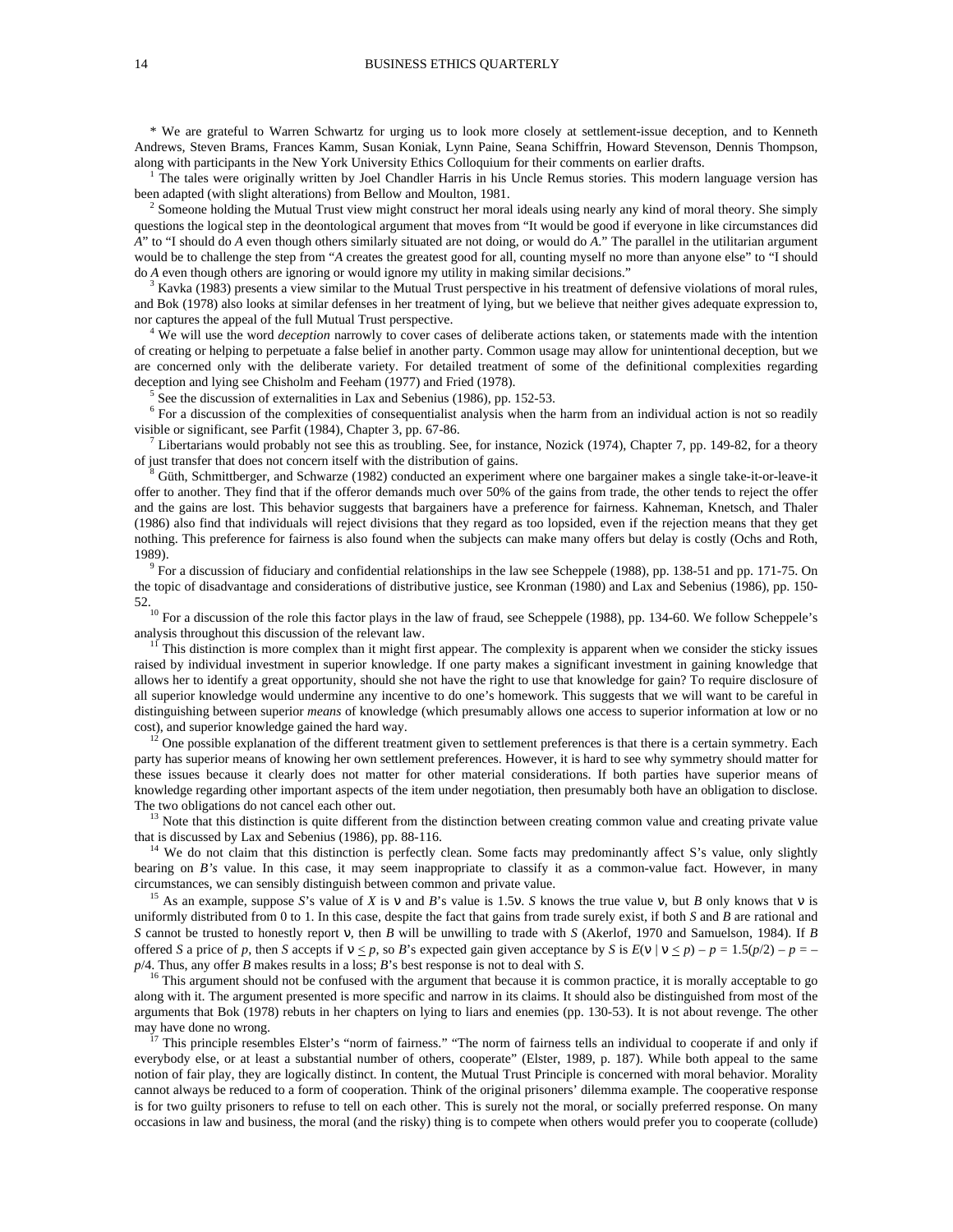#### SHREWD BARGAINING 15

for mutual gain, at the expense of some third party. In form, the Mutual Trust Principle is not posed as an "if and only if" decision rule. This principle provides only one consideration among many to be weighed in the final decision.

<sup>18</sup> The Mutual Trust view, as we characterize it, rejects Hobbes' view that an all-powerful political ruler (a Leviathan) is required to provide grounds for moral constraint on self-seeking behavior. Perfect assurance of compliance is not necessary, only reasonable assurance is required, and this can be achieved incrementally through a variety of individual and social arrangements that fall far short of a Leviathan.

<sup>19</sup> For a sampling of this literature, see Axelrod (1984), Kreps (1990), and Wilson (1989) on reputational strategies, Kronman (1985) on forms of mutual vulnerability (such as collateral, hostage taking, and hands-tying), Orbell, Dawes, and van de Kragt (1990) and Dawes (1990) on forms of multilateral promising and group discussion, and Arrow (1973) on ethics codes. Hirschleifer (1982) provides a wide ranging discussion of the evolution of norms in groups. Taylor (1982) makes a case for the importance of small close-knit communities for non-political, non-coercive mechanisms to work. Zucker (1986) provides an account of various mechanisms of trust formation in an economic setting. Coleman (1990) presents a comprehensive theory of the way authority, trust, and norms develop among individuals and organizations.

 $20$  Hobbes, by contrast, is typically characterized as assuming that humans are by nature egoistic, personal utility maximizers. For an extensive discussion of both psychological and moral egoism in Hobbes, see Kavka (1986), Chapters 2 and 9. Kavka indicates the uncertainty and complexity of Hobbes' views on human nature and on morality.

 $2<sup>1</sup>$  A similar tripartite distinction has been made by Peter Koslowski in a talk on "Private Vices, No Public Virtues," at the Harvard Kennedy School of Government, February 26, 1990. These three types are clearly constructed as ideal-types. Real people are probably more complex than any one of these characterizations, being moral idealists on some things, pragmatists about other things, and opportunists about still others.

<sup>22</sup> Our pragmatist is quite similar to Gauthier's "constrained maximizer." See his (1986) chapter 6, pp. 157-89. However, our characterization is intended to be broader, less dependent on any specific theory of morality, such as Gauthier's bargainingbased conception.

<sup>23</sup> The degree of deception is moderated by self-interest. As long as there is an incentive to reach a settlement and to do so in a timely fashion, individual negotiators will moderate their deceptive maneuvers.

<sup>24</sup> By "verifiable" we do not mean the "in principle verifiability" of the logical positivists, but verifiability in the sense of credible independent verification.

<sup>25</sup> See Ekman (1985). The implications of this way of imperfectly detecting dishonesty are discussed by Frank (1987).

<sup>26</sup> For a discussion of these first two features and some general ethical tests regarding negotiation tactics see, Lax and Sebenius (1986), pp. 147-5O.

 $<sup>7</sup>$  This sort of argument is similar to the argument for permitting puffery in advertising.</sup>

<sup>28</sup> This argument might be founded on the notion that settlement preferences are private matters, the personal property of their bearer. A similar argument regarding the privacy of ideas is presented in Paine (1990). However, it need not rest on the personal nature of these preferences. It might be founded on a desire to protect disadvantaged negotiators from exploitation, or socially undesirable discrimination.

<sup>29</sup> This example and some of the language in framing this argument are due to Frances Kamm.

<sup>30</sup> In keeping with the matrix presented earlier in the paper, we are assuming that this common-value information was available to both parties. Neither had a superior means, or special access to the information.

 $31$  This practice has been used successfully in recent union contract negotiations. Labor contracts between CBS and IBEW now write into the contract that the parties "shall meet at least once every three months, unless waived by mutual consent, to discuss subjects of mutual concern or interest that may arise during the term of this Agreement or matters necessary to the implementation of this Agreement."

## **Bibliography**

Akerlof, George A.: 1970, 'The Market for 'Lemons': Quality Uncertainty and the Market Mechanism." *Quarterly Journal of Economics* 84, 488-500.

American Bar Association Model Rules of Professional Conduct.: 1987, *Selected Statutes, Rules and Standards on the Legal Profession* (West Publishing, St. Paul).

American Jurisprudence 2d.: 1968, Vol. 37, *Fraud and Deceit* (The Lawyers Co-operative Publishing Company, San Francisco).

Arrow, Kenneth J.: 1973, "Social Responsibility and Economic Efficiency." *Public Policy*, 21, 303-17.

Ausubel, Lawrence M., and Deneckere, Raymond J.: 1989, "A Direct Mechanism Characterization of Sequential Bargaining with One-Sided Incomplete Information," *Journal of Economic Theory,* 48, 18-46.

Axelrod, Robert.: 1984, *The Evolution of Cooperation* (Basic Books, New York).

Baier, Annette.: 1985, *"Doing Without Moral Theory?" Postures of the Mind: Essays on Mind and Morals* (Methuen, London).

Banfield, Edward C.: 1958, *The Moral Basis of a Backward Society* (The Free Press, New York).

Bellow, Gary, and Moulton, Bea.: 1981, *The Lawyering Process: Negotiation* (Foundation Press, New York).

Bok, Sissela.: 1978, *Lying: Moral Choice in Public and Private Life* (Random House, New York).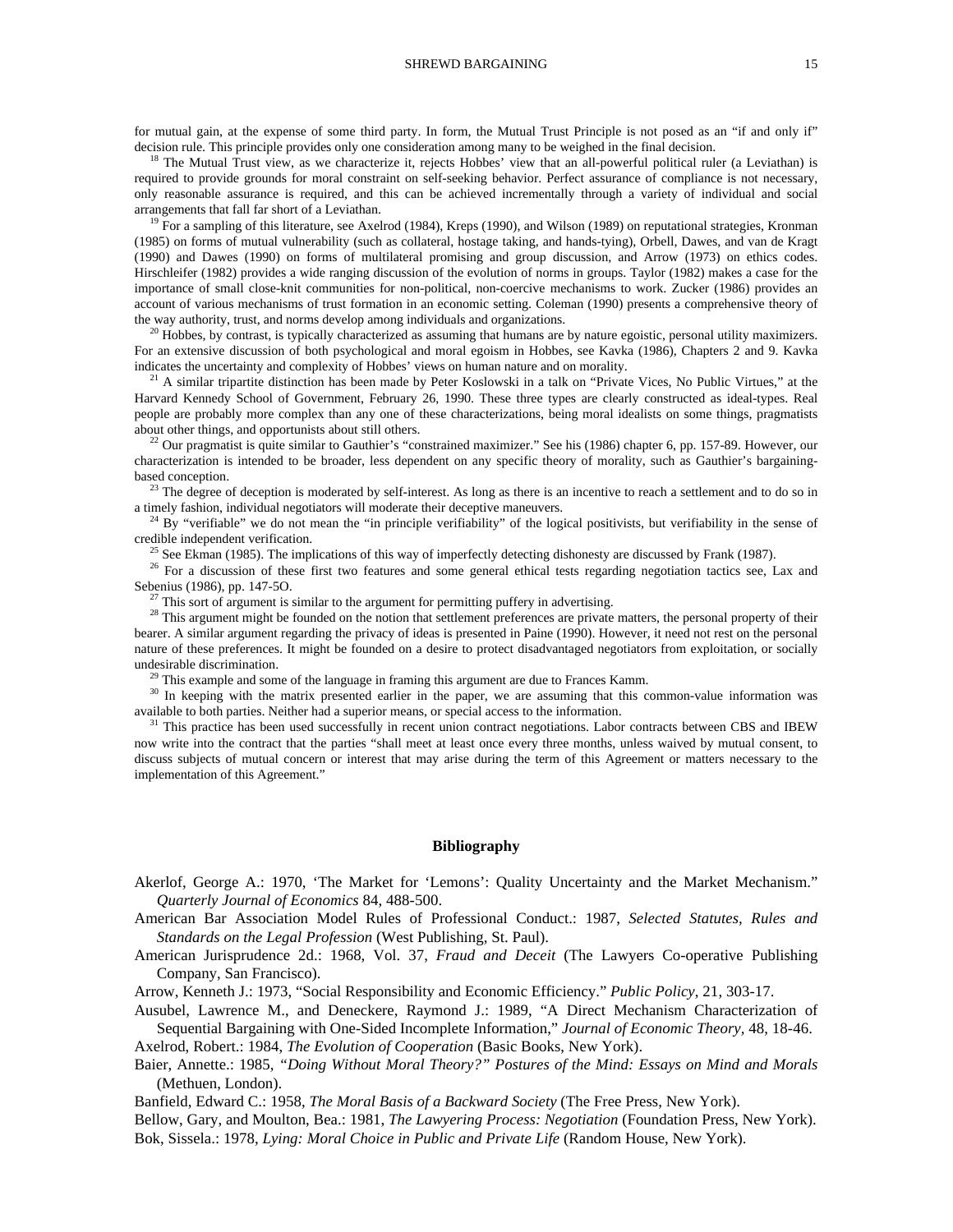- Brams, Steven J.: 1990, *Negotiation Games: Applying Game Theory to Bargain*ing *and Arbitration* (Routledge, New York).
- Carr, Albert Z.: 1968, "Is Business Bluffing Ethical?" *Harvard Business Review.* January-February, 1968, 143-153.
- Chisholm, Roderick, and Feehan, Thomas D.: 1977, "The Intent to Deceive," *Journal of Philosophy* 74, 143- 59.
- Coleman, James S.: 1990, *Foundations of Social Theory* (Harvard University Press, Cambridge, MA).
- Cramton, Peter C.: 1984, "Bargaining with Incomplete Information: An Infinite-Horizon Model with Two-Sided Uncertainty." *Review of Economic Studies* 51, 579-593.
- Dawes, Robyn M.: 1990, "Social Dilemmas, Economic Self-Interest, and Evolutionary Theory." Forthcoming in *Research in Psychology: Frontiers of Mathematics, Essays in Honor of Clyde Coombs* (Springer-Verlag, New York).
- Ekman, Paul.: 1985, *Telling Lies* (W. W. Norton and Company, New York).

Elster, Jon.: 1989, *The Cement of Society: A Study of Social Order* (Cambridge University Press, New York). Farnsworth, Allan.: 1990, *Contracts (Little,* Brown, and Co., Boston).

- Frank, Robert H.: 1987, "If *Homo Economicus* Could Chose His Own Utility Function, Would He Want One with a Conscience?" *American Economic Review,* 77, 593-604.
- Fried, Charles.: 1978, *Right and Wrong* (Harvard University Press, Cambridge, MA).
- Gauthier, David.: 1986, *Morals By Agreement* (Clarendon Press, Oxford).
- Granovettor, Mark.: 1985, "Economic Action and Social Structure: The Problem of Embeddedness." *American Journal of Sociology, 91,* 451-510.
- Güth, W., Schmittberger, R., and Schwarze, B.: 1982, "An Experimental Analysis Ultimatum Bargaining," *Journal of Economic Behavior and Organization,* 3, 367-88.
- Hirschleifer, Jack.: 1982, "Evolutionary Models in Economics and Law: Cooperation versus Conflict Strategies." In P. H. Rubin and R. O. Zerbe, Jr. eds., *Research in Law and Economics* 4, 1-60, (JAI Press, Greenwich).
- Hobbes, Thomas. 1651. *Leviathan.* All references are to the C. B. Macpherson edition, 1968, (Penguin Books, Baltimore).
- Kahneman, Daniel, Knetsch, Jack L., and Thaler, Richard H.: 1986, "Fairness and the Assumptions of Economics," *Journal of Business,* 59, S285-S300.
- Kavka, Gregory S.: 1983, "When Two 'Wrongs' Make a Right: An Essay on Business Ethics." *Journal of Business Ethics*, 2, 61-66.
- Kavka, Gregory S.: 1986, *Hobbesian Moral and Political Theory* (Princeton University Press, Princeton).
- Kennan, John, and Robert Wilson.: 1989, "Strategic Bargaining *Models* and Interpretation of Strike Data," *Journal of Applied Econometrics, 4,* S87-S130.
- Kennan, John, and Robert Wilson.: 1991, "Bargaining with Private Information," *Journal of Economic Literature,* forthcoming.
- Kreps, David M.: 1990, "Corporate Culture and Economic Theory." In James Alt and Kenneth Shepsle (ed.), *Perspectives on Positive Political Economy* (Cambridge University Press, New York).
- Kronman, Anthony T.: 1980, "Contract Law and Distributive Justice," *The Yale Law Journal* 89, 472-511*.*
- Kronman, Anthony 1:: 1985, "Contract Law and the State of Nature," *Journal of Law, Economics, and Organization* 1, 5-32.
- Lax, David A. and Sebenius, lames B.: 1986, *The Manager as Negotiator* (The Free Press, New York).
- Maser, Steven M. and Coleman, Jules L.: 1989, "A Bargaining Theory Approach to Default Provisions and Disclosure Rules in Contract Law," *Harvard Journal of Law and Public Policy*, 12*,* 637-709.

Nozick, Robert.: 1974, *Anarchy, State, and Utopia* (Basic Books, New York).

- Ochs, lack, and Roth, Alvin E.: 1989, "An Experimental Study of Sequential Bargaining," *American Economic Review,* 89, 355-384.
- Orbell, John, Dawes, Robyn, and van de Kragt, Alphons.: 1990, "The Limits of Multilateral Promising." *Ethics,* 100, 616-627.
- Paine, Lynn.: 1990, "Trade Secrets and the Justification of Intellectual Property: A Comment on Hettinger." Mimeo.
- Parfit, Derek.: 1984, *Reasons and Persons* (Oxford University Press, New York). Page references are to the 1985 corrected paperback edition.
- Samuelson, William.: 1984, "Bargaining Under Asymmetric Information," *Econometrica,* 52, 995-1005.
- Scheppele, Kim Lane.: 1988, *Legal Secrets: Equality and Efficiency In the Common Law* (University of Chicago Press, Chicago).